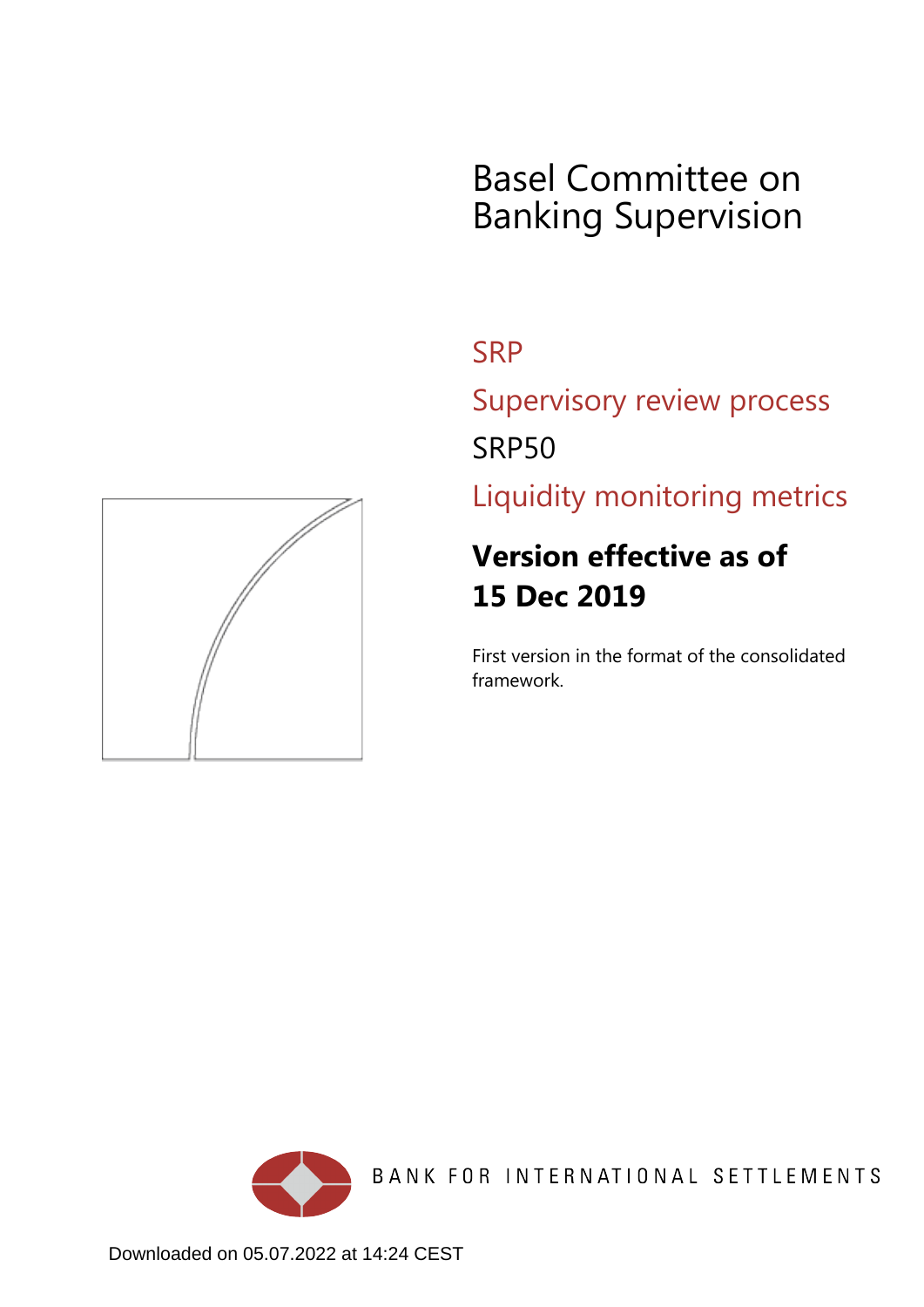*© Bank for International Settlements 2022. All rights reserved.*

Downloaded on 05.07.2022 at 14:24 CEST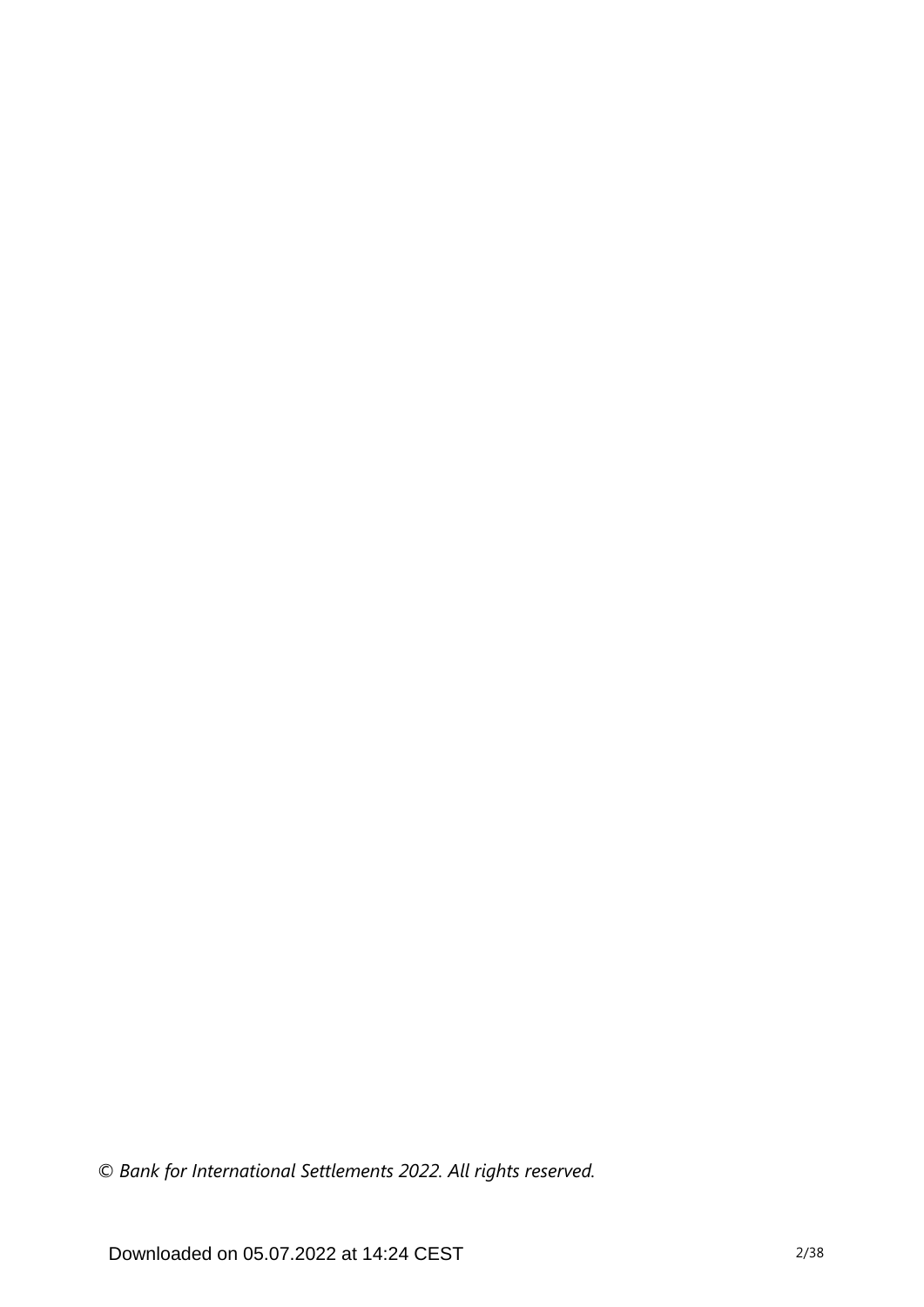## **Introduction**

- In addition to the Liquidity Coverage Ratio (LCR) and Net Stable Funding Ratio (NSFR) standards, the minimum quantitative standards that banks must comply with, the Committee has developed a set of liquidity risk monitoring tools to measure other dimensions of a bank's liquidity and funding risk profile. These tools promote global consistency in supervising ongoing liquidity and funding risk exposures of banks, and in communicating these exposures to home and host supervisors. These metrics capture specific information related to a bank's cash flows, balance sheet structure, available unencumbered collateral and certain market indicators. **50.1**
- These metrics, together with the LCR and NSFR standard, provide the cornerstone of information that aid supervisors in assessing the liquidity risk of a bank. In addition, supervisors may need to supplement this framework by using additional tools and metrics tailored to help capture elements of liquidity risk specific to their jurisdictions. In utilising these metrics, supervisors should take action when potential liquidity difficulties are signalled through a negative trend in the metrics, or when a deteriorating liquidity position is identified, or when the absolute result of the metric identifies a current or potential liquidity problem. Examples of actions that supervisors can take are outlined in the Committee's Sound Principles (paragraphs  $141-143$  $141-143$ ).<sup>1</sup> **50.2**

## <span id="page-2-1"></span>*Footnotes*

<span id="page-2-0"></span>*[1](#page-2-1)*

*The Basel Committee's "Principles for Sound Liquidity Risk Management and Supervision" also contain more general guidance for banks and supervisors on liquidity risk management ( [www.bis.org/publ](https://www.bis.org/publ/bcbs144.htm) [/bcbs144.htm](https://www.bis.org/publ/bcbs144.htm) ).*

<span id="page-2-2"></span>Consistent with their broader liquidity risk management responsibilities, bank management will be responsible for collating and submitting the monitoring data for the tools to their banking supervisor.<sup>[2](#page-3-0)</sup> It is recognised that banks may need to liaise closely with counterparts, including payment system operators and correspondent banks, to collate the data. However, banks and supervisors are not required to disclose these reporting requirements publicly. Public disclosure is not intended to be part of these monitoring tools. **50.3**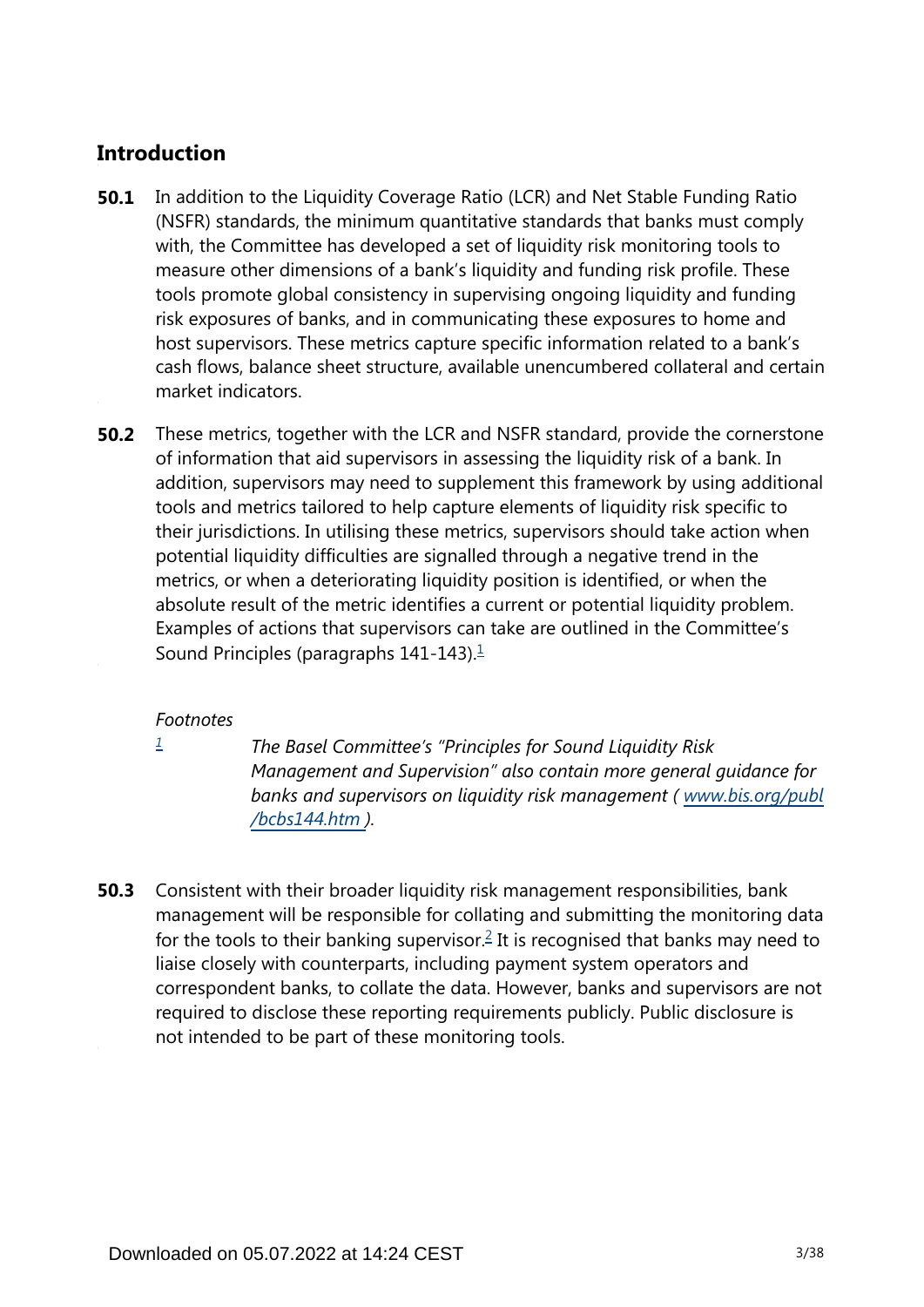<span id="page-3-0"></span>*[2](#page-2-2)*

*As agreed by national authorities in a particular jurisdiction, the monitoring data may be collected by a relevant domestic oversight authority (eg payments system overseer) instead of the banking supervisor.*

<span id="page-3-5"></span><span id="page-3-4"></span>The tools in this chapter are for monitoring purposes only. Internationally active banks must apply these tools. These tools may also be useful in promoting sound liquidity management practices for other banks, whether they are direct participants<sup>[3](#page-3-1)</sup> of a large-value payment system (LVPS)<sup>[4](#page-3-2)</sup> or use a correspondent bank to settle payments. National supervisors will determine the extent to which the tools apply to non-internationally active banks within their jurisdictions.<sup>[5](#page-3-3)</sup> **50.4**

#### *Footnotes*

<span id="page-3-1"></span>*[3](#page-3-4)*

*"Direct participant" means a participant in a large-value payment system that can settle transactions without using an intermediary. If not a direct participant, a participant will need to use the services of a direct participant (a correspondent bank) to perform particular settlements on its behalf. Banks can be a direct participant in a largevalue payment system while using a correspondent bank to settle particular payments, for example, payments for an ancillary system. Not all tools will be relevant to all reporting banks as liquidity profiles will differ between banks (eg whether they access payment and settlement systems directly or indirectly or whether they provide correspondent banking services and intraday credit facilities to other banks).* 

- <span id="page-3-2"></span>*An LVPS is a funds transfer system that typically handles large-value and high-priority payments. In contrast to retail payment systems, many LVPSs are operated by central banks, using a real-time gross settlement (RTGS) system or equivalent mechanism. See Section 1.10 of CPSS/IOSCO Principles for financial market infrastructures, April 2012. [4](#page-3-4)*
- <span id="page-3-3"></span>*Throughout this document, all references to banks subject to the monitoring tools (in some instances the term reporting bank is used for the sake of clarity) should be interpreted in accordance with the scope of application set forth in this paragraph. [5](#page-3-5)*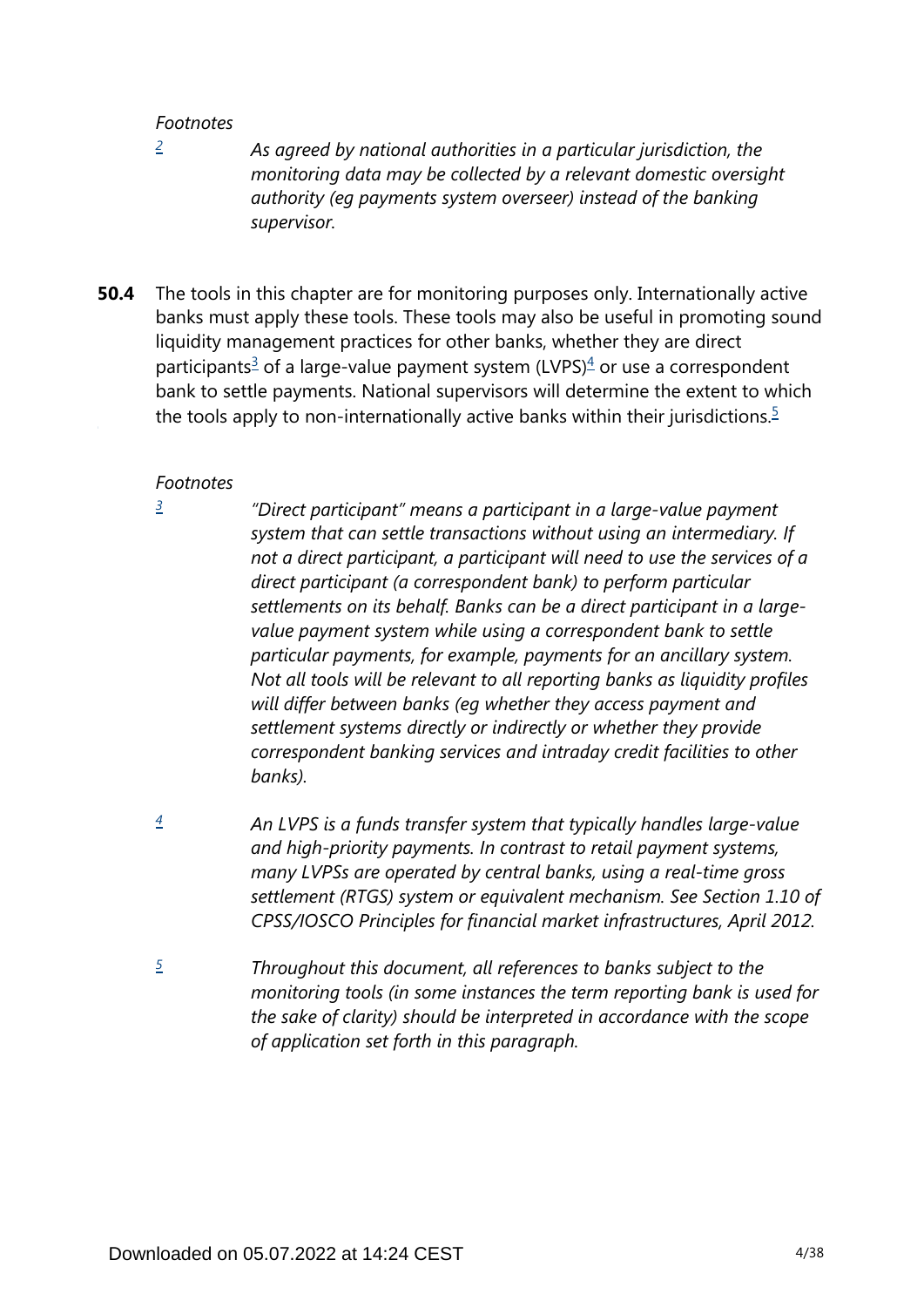<span id="page-4-1"></span>The intraday monitoring tools should be reported monthly, alongside the LCR reporting requirements (see [LCR20.7](https://www.bis.org/basel_framework/chapter/LCR/20.htm?tldate=20281012&inforce=20191215&published=20191215#paragraph_LCR_20_20191215_20_7)). Banks should agree with their supervisors the scope of application and reporting arrangements between home and host authorities.<sup>[6](#page-4-0)</sup>

#### *Footnotes*

*[6](#page-4-1)*

*In some cases, it will also require co-operation between home and host authorities.*

## <span id="page-4-0"></span>**Contractual maturity mismatch**

- The contractual maturity mismatch profile identifies the gaps between the contractual inflows and outflows of liquidity for defined time bands. These maturity gaps indicate how much liquidity a bank would potentially need to raise in each of these time bands if all outflows occurred at the earliest possible date. This metric provides insight into the extent to which the bank relies on maturity transformation under its current contracts. The metric is defined as contractual cash and security inflows and outflows from all on- and off-balance sheet items, mapped to defined time banks based on their respective maturities. **50.6**
- A bank should report contractual cash and security flows in the relevant time bands based on their residual contractual maturity. Supervisors in each jurisdiction will determine the specific template, including required time bands, by which data must be reported. Supervisors should define the time buckets so as to be able to understand the bank's cash flow position. Possibilities include requesting the cash flow mismatch to be constructed for the overnight, 7 day, 14 day, 1, 2, 3, 6 and 9 months, 1, 2, 3, 5 and beyond 5 years buckets. Instruments that have no specific maturity (non-defined or open maturity) should be reported separately, with details on the instruments, and with no assumptions applied as to when maturity occurs. Information on possible cash flows arising from derivatives such as interest rate swaps and options should also be included to the extent that their contractual maturities are relevant to the understanding of the cash flows. **50.7**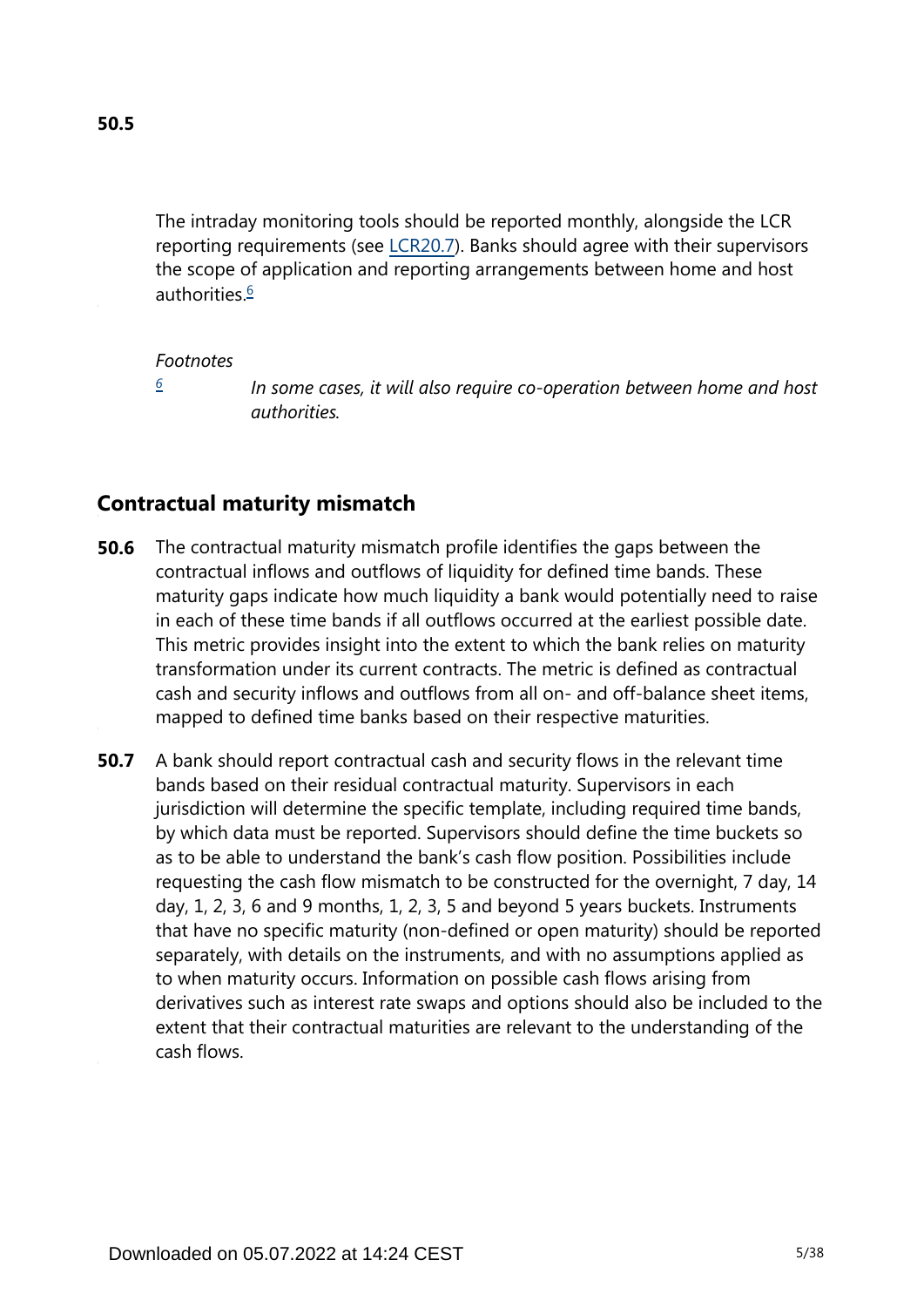- **50.8** At a minimum, the data collected from the contractual maturity mismatch should provide data on the categories outlined in the LCR. Some additional accounting (non-dated) information such as capital or non-performing loans may need to be reported separately.
- **50.9** The following assumptions should be made with regard to contractual cash flows.
	- (1) No rollover of existing liabilities is assumed to take place. For assets, the bank is assumed not to enter into any new contracts.
	- (2) Contingent liability exposures that would require a change in the state of the world (such as contracts with triggers based on a change in prices of financial instruments or a downgrade in the bank's credit rating) need to be detailed, grouped by what would trigger the liability, with the respective exposures clearly identified.
	- (3) A bank should record all securities flows. This will allow supervisors to monitor securities movements that mirror corresponding cash flows as well as the contractual maturity of collateral swaps and any uncollateralised stock lending/borrowing where stock movements occur without any corresponding cash flows.
	- (4) A bank should report separately the customer collateral received that the bank is permitted to rehypothecate as well as the amount of such collateral that is rehypothecated at each reporting date. This also will highlight instances when the bank is generating mismatches in the borrowing and lending of customer collateral.
- **50.10** Banks will provide the raw data to the supervisors, with no assumptions included in the data. Standardised contractual data submission by banks enables supervisors to build a market-wide view and identify market outliers vis-à-vis liquidity.
- **50.11** Given that the metric is based solely on contractual maturities with no behavioural assumptions, the data will not reflect actual future forecasted flows under the current, or future, strategy or plans, ie, under a going-concern view. Also, contractual maturity mismatches do not capture outflows that a bank may make in order to protect its franchise, even where contractually there is no obligation to do so. For analysis, supervisors can apply their own assumptions to reflect alternative behavioural responses in reviewing maturity gaps.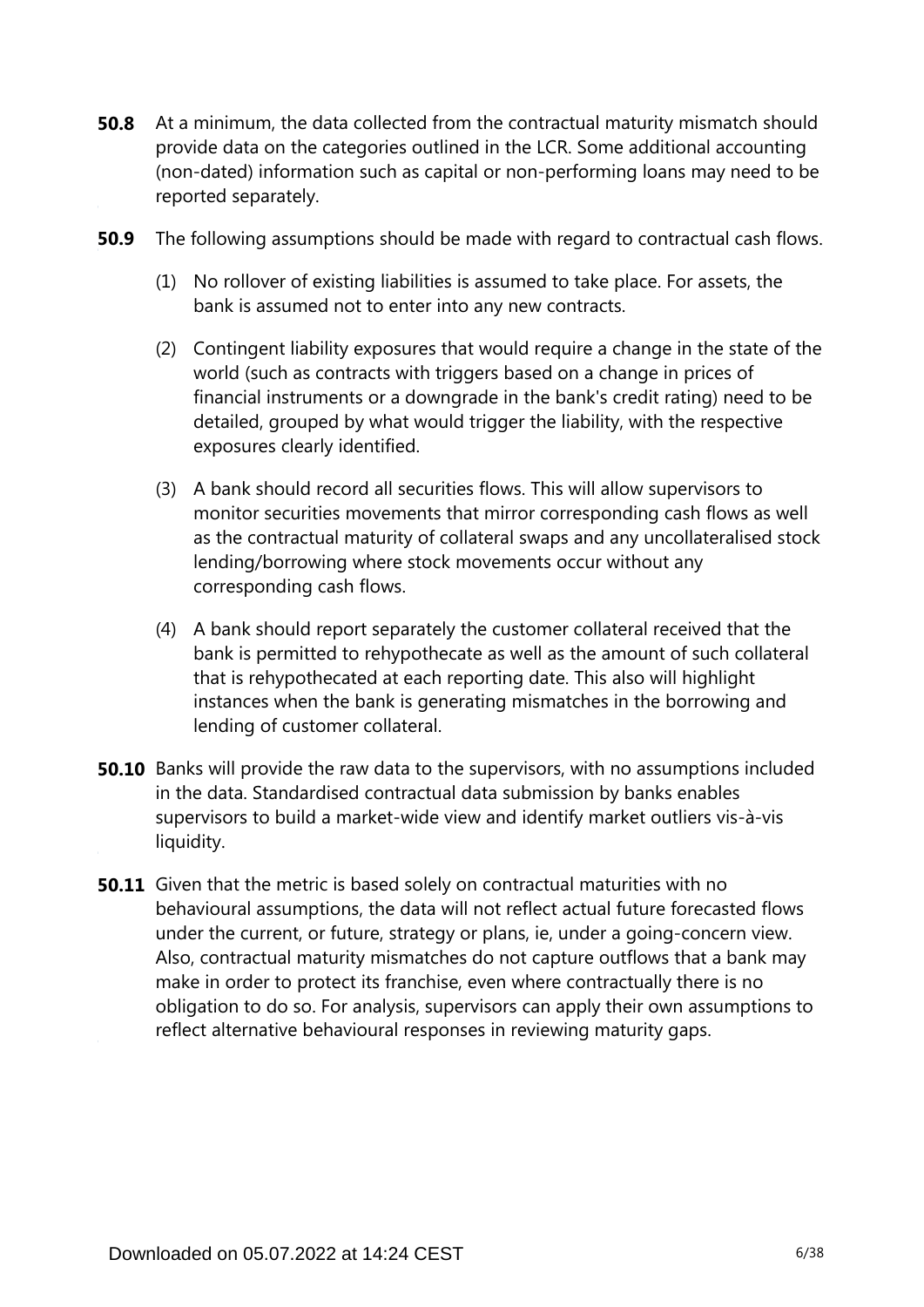**50.12** As outlined in the Sound Principles, banks should also conduct their own maturity mismatch analyses, based on going-concern behavioural assumptions of the inflows and outflows of funds in both normal situations and under stress. These analyses should be based on strategic and business plans and should be shared and discussed with supervisors, and the data provided in the contractual maturity

mismatch should be utilised as a basis of comparison. When firms are contemplating material changes to their business models, it is crucial for supervisors to request projected mismatch reports as part of an assessment of impact of such changes to prudential supervision. Examples of such changes include potential major acquisitions or mergers or the launch of new products that have not yet been contractually entered into. In assessing such data supervisors need to be mindful of assumptions underpinning the projected mismatches and whether they are prudent.

**50.13** A bank should be able to indicate how it plans to bridge any identified gaps in its internally generated maturity mismatches and explain why the assumptions applied differ from the contractual terms. The supervisor should challenge these explanations and assess the feasibility of the bank's funding plans.

## **Concentration of funding**

- **50.14** This metric is meant to identify those sources of wholesale funding that are of such significance that withdrawal of this funding could trigger liquidity problems. The metric thus encourages the diversification of funding sources recommended in the Committee's Sound Principles. It is defined as follows:
	- (1) Funding liabilities sourced from each significant counterparty as a % of total liabilities
	- (2) Funding liabilities sourced from each significant production / instrument as a % of total liabilities
	- (3) List of asset and liability amounts by significant currency
- **50.15** The numerator for [SRP50.14\(](https://www.bis.org/basel_framework/chapter/SRP/50.htm?tldate=20281012&inforce=20191215&published=20191215#paragraph_SRP_50_20191215_50_14)1) and SRP50.14(2) is determined by examining funding concentrations by counterparty or type of instrument/product. Banks and supervisors should monitor both the absolute percentage of the funding exposure, as well as significant increases in concentrations.
- <span id="page-6-0"></span>**50.16** The numerator for counterparties is calculated by aggregating the total of all types of liabilities to a single counterparty or group of connected or affiliated counterparties, as well as all other direct borrowings, both secured and unsecured, which the bank can determine arise from the same counterparty<sup>[3](#page-7-0)</sup> (such as for overnight commercial paper / certificate of deposit (CP/CD) funding).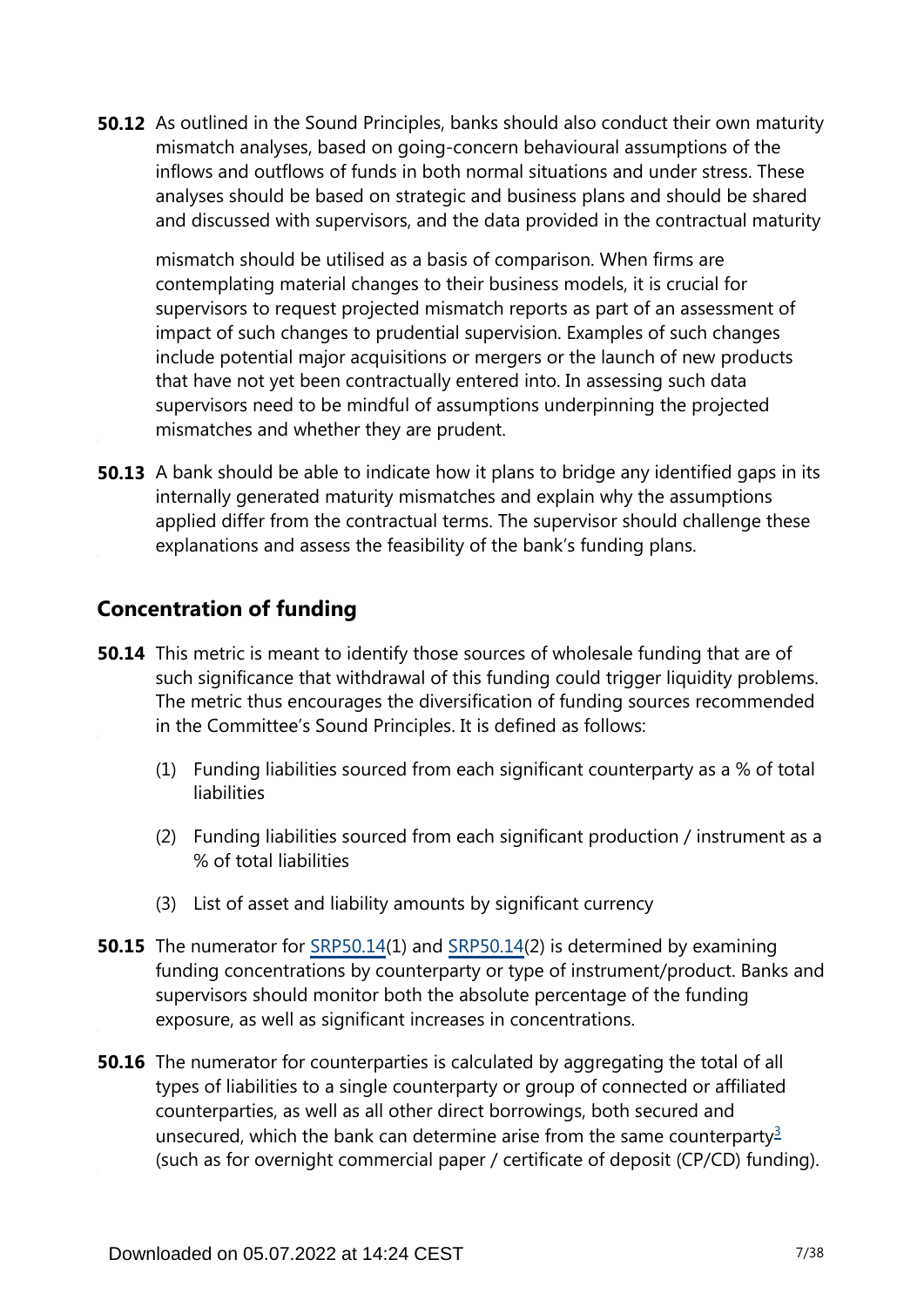<span id="page-7-0"></span>*[3](#page-6-0)*

*For some funding sources, such as debt issues that are transferable across counterparties (such as CP/CD funding dated longer than overnight, etc), it is not always possible to identify the counterparty holding the debt.*

- **50.17** A "significant counterparty" is defined as a single counterparty or group of connected or affiliated counterparties accounting in aggregate for more than 1% of the bank's total balance sheet, although in some cases there may be other defining characteristics based on the funding profile of the bank. A group of connected counterparties is, in this context, defined in the same way as in the "Large Exposure" regulation of the host country in the case of consolidated reporting for solvency purposes. Intra-group deposits and deposits from related parties should be identified specifically under this metric, regardless of whether the metric is being calculated at a legal entity or group level, due to the potential limitations to intra-group transactions in stressed conditions.
- **50.18** The numerator for type of instrument/product should be calculated for each individually significant funding instrument/product, as well as by calculating groups of similar types of instruments/products.
- **50.19** A "significant instrument/product" is defined as a single instrument/product or group of similar instruments/products that in aggregate amount to more than 1% of the bank's total balance sheet.
- **50.20** In order to capture the amount of structural currency mismatch in a bank's assets and liabilities, banks are required to provide a list of the amount of assets and liabilities in each significant currency.
- **50.21** A currency is considered "significant" if the aggregate liabilities denominated in that currency amount to 5% or more of the bank's total liabilities.
- **50.22** The above metrics should be reported separately for the time horizons of less than one month, 1-3 months, 3-6 months, 6-12 months, and for longer than 12 months.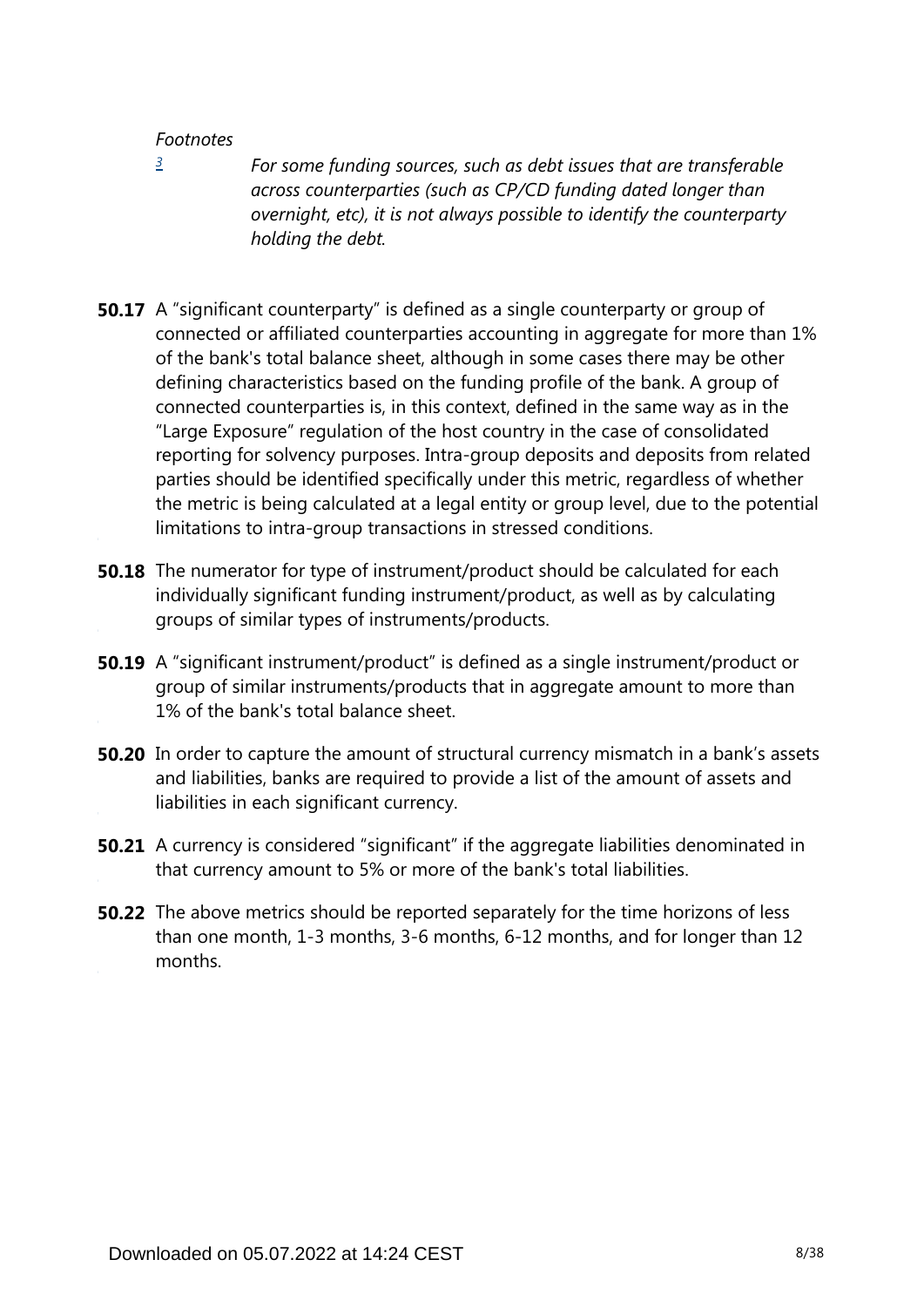<span id="page-8-1"></span>**50.23** In utilising this metric to determine the extent of funding concentration to a certain counterparty, both the bank and supervisors must recognise that currently it is not possible to identify the actual funding counterparty for many types of debt.<sup>[8](#page-8-0)</sup> The actual concentration of funding sources, therefore, could likely be higher than this metric indicates. The list of significant counterparties could change frequently, particularly during a crisis. Supervisors should consider the potential for herding behaviour on the part of funding counterparties in the case of an institution-specific problem. In addition, under market-wide stress, multiple

funding counterparties and the bank itself may experience concurrent liquidity pressures, making it difficult to sustain funding, even if sources appear well diversified.

#### *Footnotes*

<span id="page-8-0"></span>*[8](#page-8-1)*

*For some funding sources, such as debt issues that are transferable across counterparties (such as CP/CD funding dated longer than overnight, etc), it is not always possible to identify the counterparty holding the debt* 

<span id="page-8-3"></span>**50.24** In interpreting this metric, one must recognise that the existence of bilateral funding transactions may affect the strength of commercial ties and the amount of the net outflow  $\frac{9}{5}$  $\frac{9}{5}$  $\frac{9}{5}$ 

#### *Footnotes*

*[9](#page-8-3)*

*Eg where the monitored institution also extends funding or has large unused credit lines outstanding to the "significant counterparty".*

- <span id="page-8-2"></span>**50.25** These metrics do not indicate how difficult it would be to replace funding from any given source.
- **50.26** To capture potential foreign exchange risks, the comparison of the amount of assets and liabilities by currency will provide supervisors with a baseline for discussions with the banks about how they manage any currency mismatches through swaps, forwards, etc. It is meant to provide a base for further discussions with the bank rather than to provide a snapshot view of the potential risk.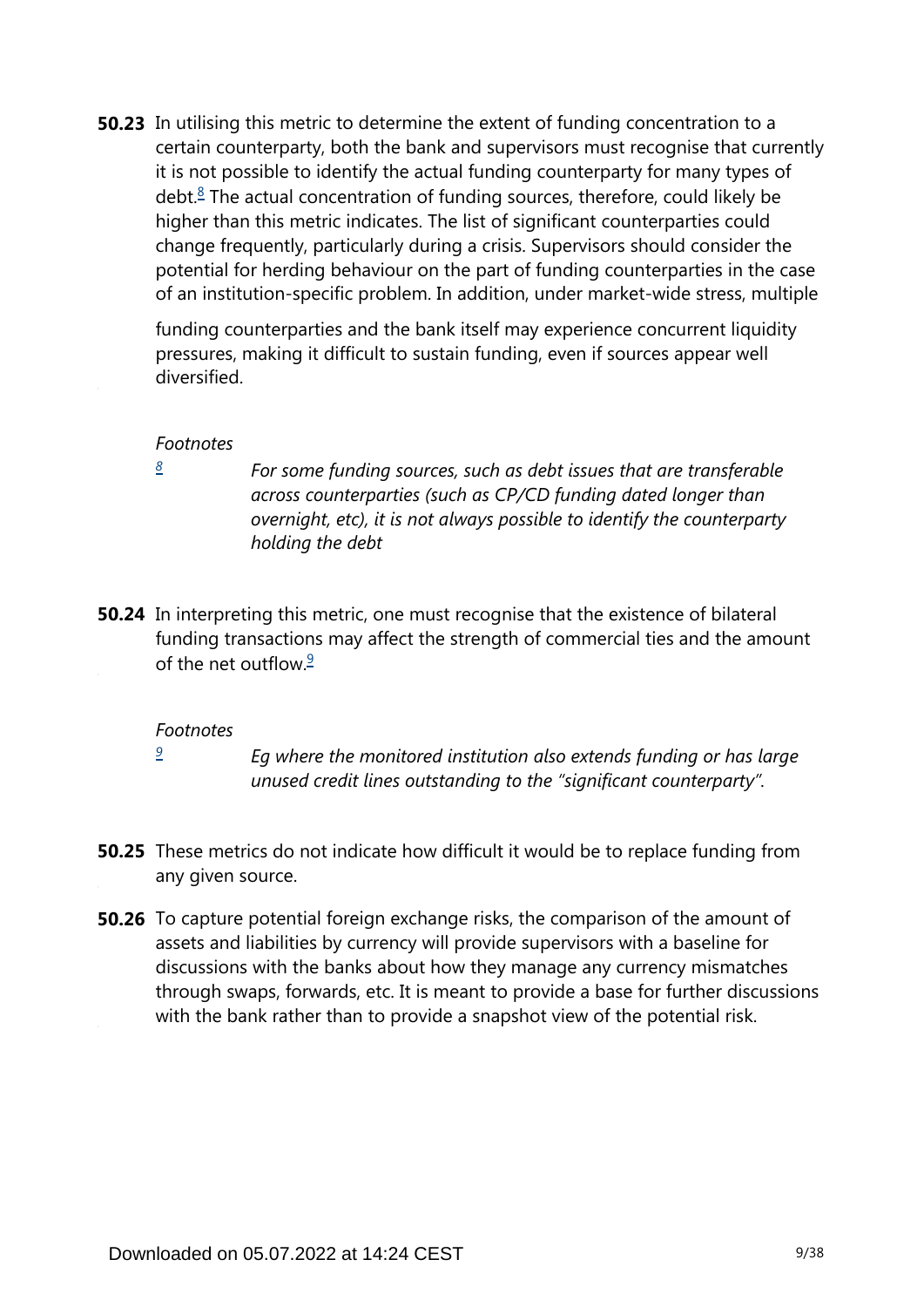## **Available unencumbered assets**

- **50.27** These metrics provide supervisors with data on the quantity and key characteristics, including currency denomination and location, of banks' available unencumbered assets. These assets have the potential to be used as collateral to raise additional high-quality liquid assets (HQLA) or secured funding in secondary markets or are eligible at central banks and as such may potentially be additional sources of liquidity for the bank. The metrics are defined as:
	- (1) available unencumbered assets that are marketable as collateral in secondary markets; and
	- (2) available unencumbered assets that are eligible for central banks' standing facilities.
- **50.28** A bank is to report the amount, type and location of available unencumbered assets that could serve as collateral for secured borrowing in secondary markets at prearranged or current haircuts at reasonable costs.
- **50.29** Likewise, a bank should report the amount, type and location of available unencumbered assets that are eligible for secured financing with relevant central banks at prearranged (if available) or current haircuts at reasonable costs, for standing facilities only (ie excluding emergency assistance arrangements). This would include collateral that has already been accepted at the central bank but remains unused. For assets to be counted in this metric, the bank must have already put in place the operational procedures that would be needed to monetise the collateral.
- **50.30** A bank should report separately the customer collateral received that the bank is permitted to deliver or re-pledge, as well as the part of such collateral that it is delivering or re-pledging at each reporting date.
- **50.31** In addition to providing the total amounts available, a bank should report these items categorised by significant currency. A currency is considered "significant" if the aggregate stock of available unencumbered collateral denominated in that currency amounts 5% or more of the associated total amount of available unencumbered collateral (for secondary markets or central banks).
- **50.32** In addition, a bank must report the estimated haircut that the secondary market or relevant central bank would require for each asset. In the case of the latter, a bank would be expected to reference, under business as usual, the haircut required by the central bank that it would normally access (which likely involves matching funding currency – eg European Central Bank for euro-denominated funding, Bank of Japan for yen funding, etc).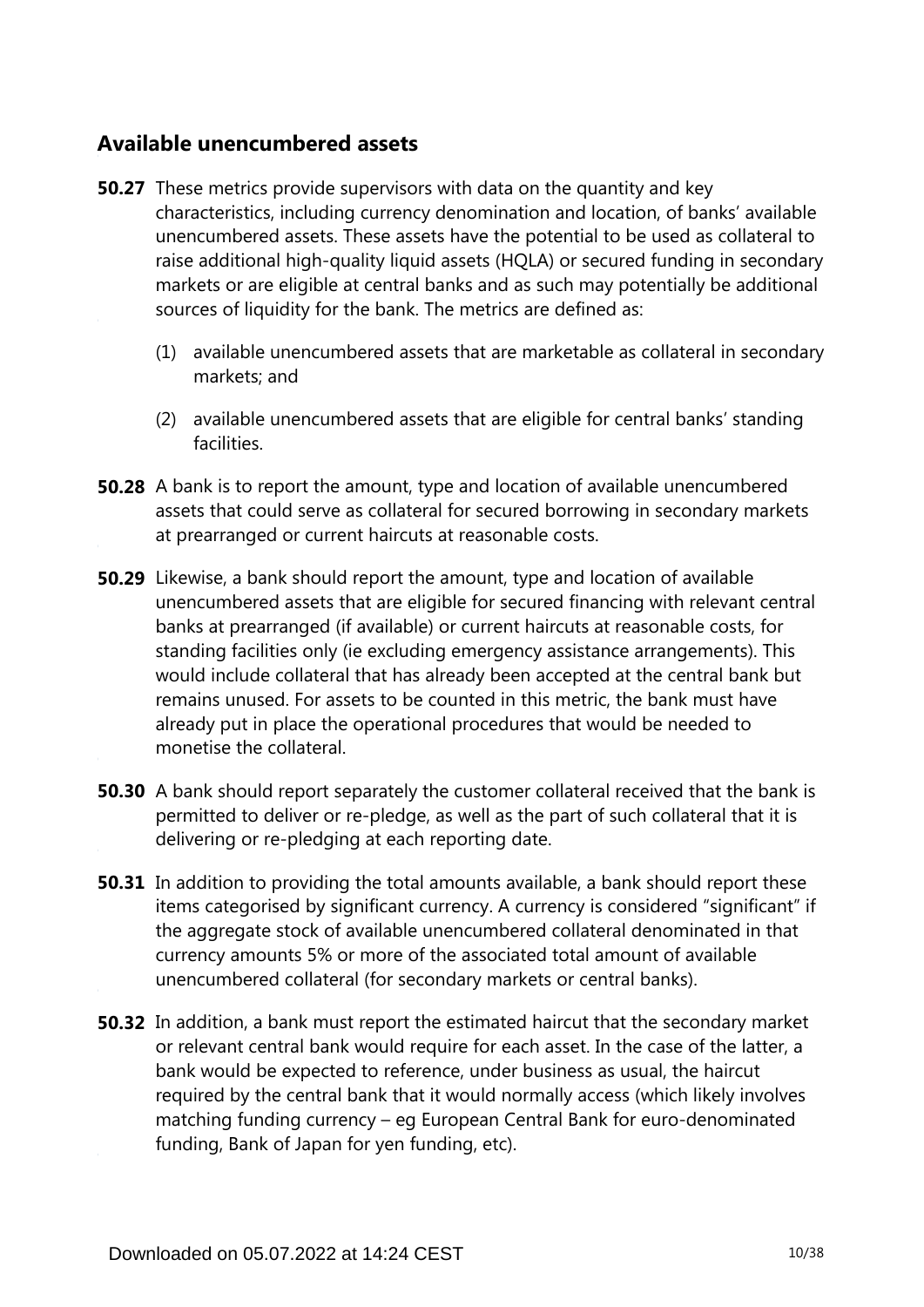- **50.33** As a second step after reporting the relevant haircuts, a bank should report the expected monetised value of the collateral (rather than the notional amount) and where the assets are actually held, in terms of the location of the assets and what business lines have access to those assets.
- **50.34** These metrics are useful for examining the potential for a bank to generate an additional source of HQLA or secured funding. They will provide a standardised measure of the extent to which the LCR can be quickly replenished after a liquidity shock either via raising funds in private markets or utilising central bank standing facilities. The metrics do not, however, capture potential changes in counterparties' haircuts and lending policies that could occur under either a systemic or idiosyncratic event and could provide false comfort that the estimated monetised value of available unencumbered collateral is greater than it would be when it is most needed. Supervisors should keep in mind that these metrics do not compare available unencumbered assets to the amount of outstanding secured funding or any other balance sheet scaling factor. To gain a more complete picture, the information generated by these metrics should be complemented with the maturity mismatch metric and other balance sheet data.

## **LCR by significant currency**

<span id="page-10-1"></span>**50.35** While the LCR is required to be met in one single currency, in order to better capture potential currency mismatches, banks and supervisors should also monitor the LCR in significant currencies. This will allow the bank and the supervisor to track potential currency mismatch issues that could arise. This metric is defined as follows  $\frac{10}{10}$  $\frac{10}{10}$  $\frac{10}{10}$ 

Stock of HQLA in each significant currency Foreign currency  $LCR = \frac{Stock\ of\ HQLA\ in\ each\ significant\ currency} {Total\ net\ cash\ outflows\ over\ a\ 30\ day\ time\ period\ in\ each\ significant\ currency}$ 

## *Footnotes*

*[10](#page-10-1)*

*Amount of total net foreign exchange cash outflows should be net of foreign exchange hedges.*

<span id="page-10-2"></span><span id="page-10-0"></span>**50.36** The definition of the stock of high-quality foreign exchange assets and total net foreign exchange cash outflows should mirror those of the LCR for common currencies $\frac{11}{1}$  $\frac{11}{1}$  $\frac{11}{1}$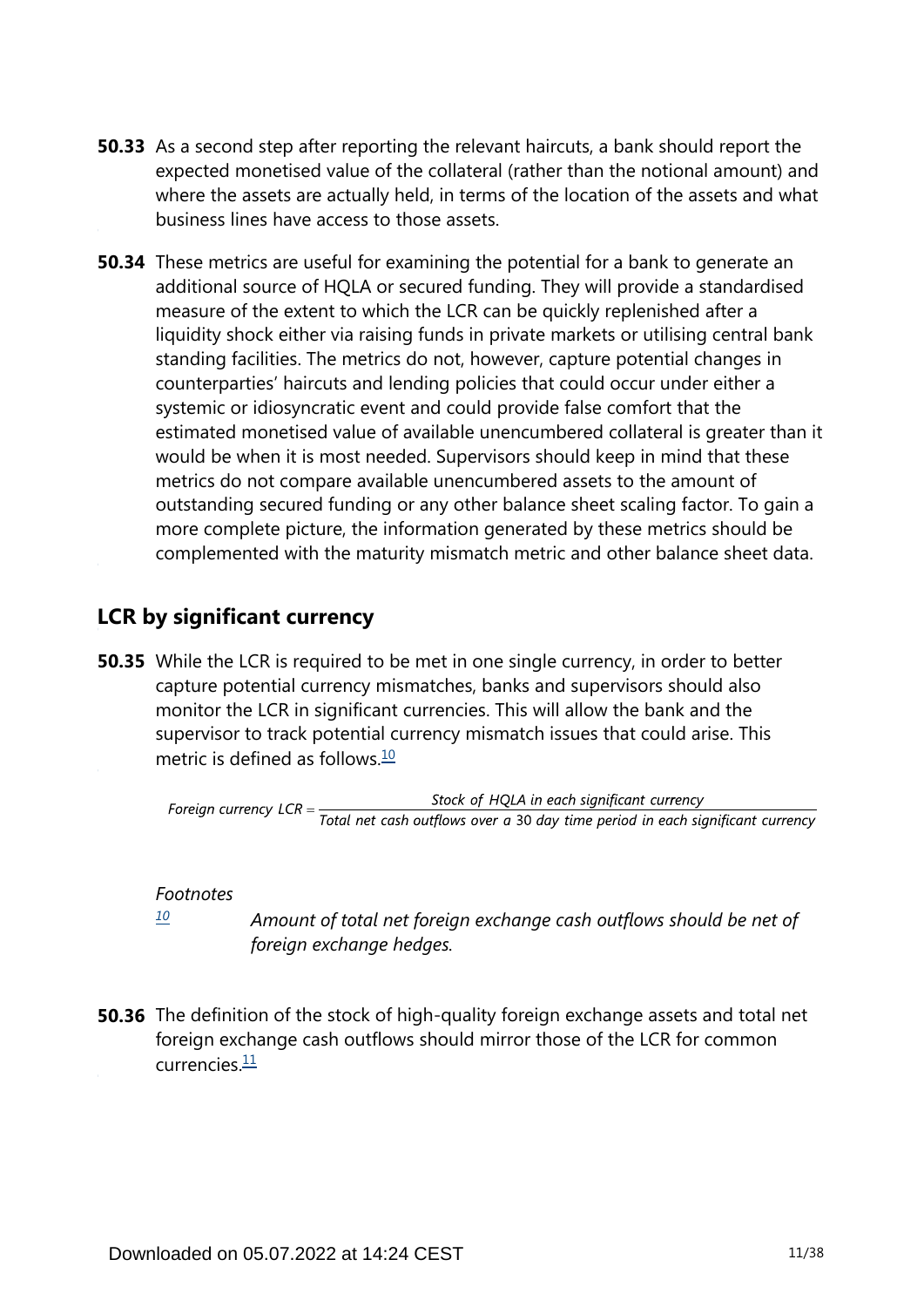<span id="page-11-0"></span>*[11](#page-10-2)*

- *Cash flows from assets, liabilities and off-balance sheet items will be computed in the currency that the counterparties are obliged to deliver to settle the contract, independent of the currency to which the contract is indexed (or "linked"), or the currency whose fluctuation it is intended to hedge.*
- **50.37** A currency is considered "significant" if the aggregate liabilities denominated in that currency amount to 5% or more of the bank's total liabilities.
- **50.38** As the foreign currency LCR is not a minimum requirement but a monitoring tool, it does not have an internationally defined minimum required threshold. Nonetheless, supervisors in each jurisdiction could set minimum monitoring ratios for the foreign exchange LCR, below which a supervisor should be alerted. In this case, the ratio at which supervisors should be alerted would depend on the stress assumption. Supervisors should evaluate banks' ability to raise funds in foreign currency markets and the ability to transfer a liquidity surplus from one currency to another and across jurisdictions and legal entities. Therefore, the ratio should be higher for currencies in which the supervisors evaluate a bank's ability to raise funds in foreign currency markets or the ability to transfer a liquidity surplus from one currency to another and across jurisdictions and legal entities to be limited.
- **50.39** This metric is meant to allow the bank and supervisor to track potential currency mismatch issues that could arise in a time of stress.

## **Market-related monitoring tools**

- **50.40** High-frequency market data with little or no time lag can be used as early warning indicators in monitoring potential liquidity difficulties at banks.
- While there are many types of data available in the market, supervisors can **50.41** monitor data at the following levels to focus on potential liquidity difficulties:
	- (1) market-wide information;
	- (2) information on the financial sector; and
	- (3) bank-specific information.
- **50.42** Supervisors can monitor information both on the absolute level and direction of major markets and consider their potential impact on the financial sector and the specific bank. Market-wide information is also crucial when evaluating assumptions behind a bank's funding plan.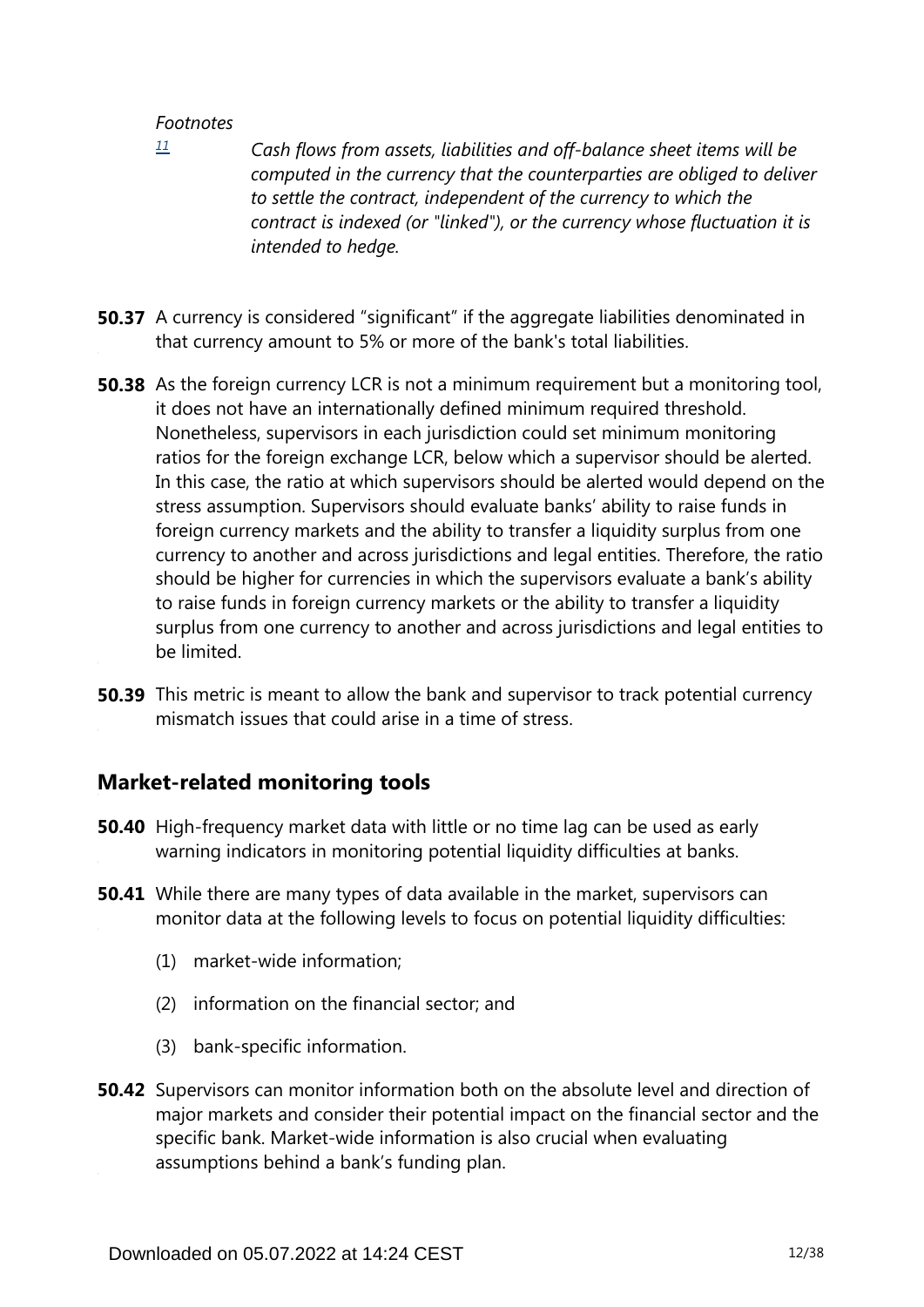- **50.43** Valuable market information to monitor includes, but is not limited to, equity prices (ie overall stock markets and sub-indices in various jurisdictions relevant to the activities of the supervised banks), debt markets (money markets, mediumterm notes, long term debt, derivatives, government bond markets, credit default spread indices, etc); foreign exchange markets, commodities markets, and indices related to specific products, such as for certain securitised products (eg the ABX asset-backed securities index).
- **50.44** To track whether the financial sector as a whole is mirroring broader market movements or is experiencing difficulties, information to be monitored includes equity and debt market information for the financial sector broadly and for specific subsets of the financial sector, including indices.
- **50.45** To monitor whether the market is losing confidence in a particular institution or has identified risks at an institution, it is useful to collect information on equity prices, credit default swap (CDS) spreads, money-market trading prices, the situation of roll-overs and prices for various lengths of funding, the price/yield of bank debenture or subordinated debt in the secondary market.
- **50.46** Information such as equity prices and credit spreads are readily available. However, the accurate interpretation of such information is important. For instance, the same CDS spread in numerical terms may not necessarily imply the same risk across markets due to market-specific conditions such as low market liquidity. Also, when considering the liquidity impact of changes in certain data points, the reaction of other market participants to such information can be different, as various liquidity providers may emphasise different types of data.

## **Monitoring tools for intraday liquidity management**

- **50.47** A bank's failure to effectively manage intraday liquidity could leave it unable to meet its payment and settlement obligations on a timely basis, which could lead to liquidity dislocations that cascade quickly across many systems and institutions. As such, the bank's management of intraday liquidity risk should be considered as a crucial part of liquidity risk management. It should also actively manage its collateral positions and have the ability to calculate all of its collateral positions.
- <span id="page-12-0"></span>**50.48** For the purpose of this chapter, the following definitions will apply to the terms stated below.
	- (1) intraday liquidity: funds which can be accessed during the business day, usually to enable banks to make payments in real time; $\frac{12}{1}$  $\frac{12}{1}$  $\frac{12}{1}$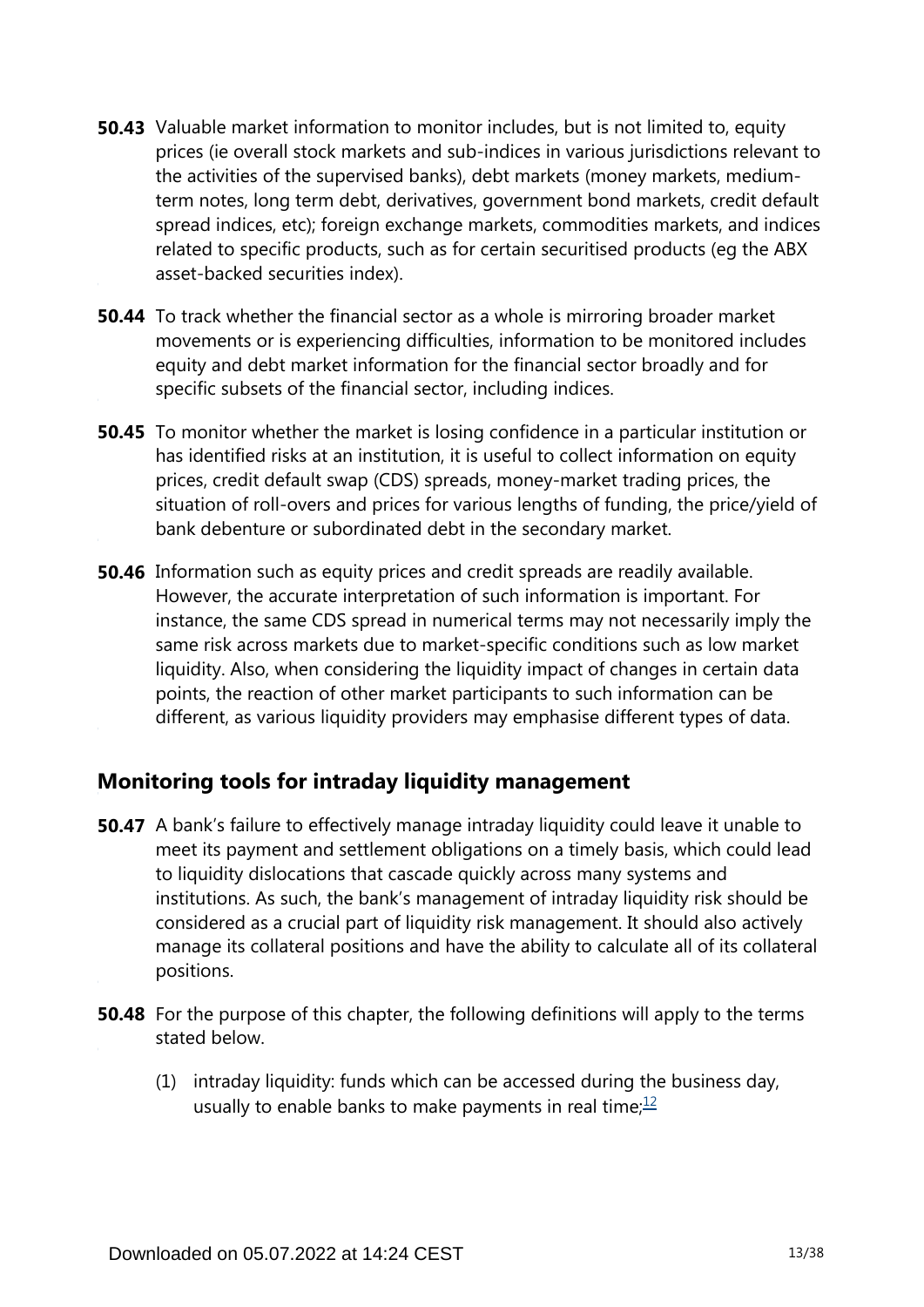- (2) business day: the opening hours of the LVPS or of correspondent banking services during which a bank can receive and make payments in a local jurisdiction;
- (3) intraday liquidity risk: the risk that a bank fails to manage its intraday liquidity effectively, which could leave it unable to meet a payment obligation at the time expected, thereby affecting its own liquidity position and that of other parties; and
- (4) time-specific obligations: obligations which must be settled at a specific time within the day or have an expected intraday settlement deadline.

<span id="page-13-0"></span>*[12](#page-12-0)*

*See the Committee on Payments and Market Infrastructures' glossary of payments and market infrastructure terminology as a reference to the standard terms and definitions used in connection with payment, clearing, settlement and related arrangements ( [www.bis.org/cpmi/publ](https://www.bis.org/cpmi/publ/d00b.htm) [/d00b.htm](https://www.bis.org/cpmi/publ/d00b.htm) ).*

## **Intraday liquidity sources and usage**

<span id="page-13-1"></span>**50.49** The following sets out the main constituent elements of a bank's intraday liquidity sources and usage. $13$  The list should not be taken as exhaustive.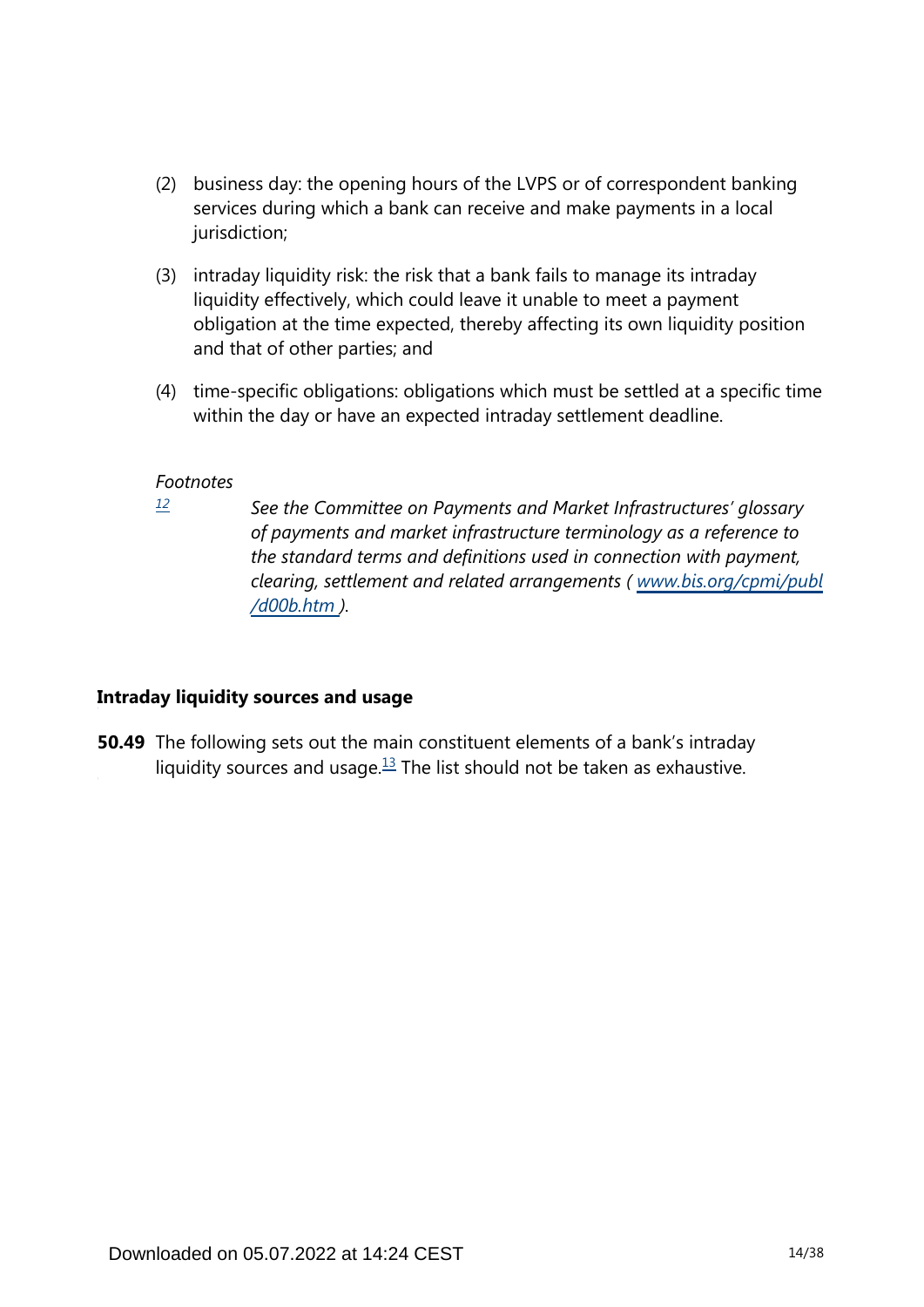#### <span id="page-14-0"></span>(1) Sources

- (a) Own sources
	- (i) Reserve balances at the central bank;
	- (ii) Collateral pledged with the central bank or with ancillary systems $\frac{14}{1}$  $\frac{14}{1}$  $\frac{14}{1}$ that can be freely converted into intraday liquidity;
	- (iii) Unencumbered assets on a bank's balance sheet that can be freely converted into intraday liquidity;
	- (iv) Secured and unsecured, committed and uncommitted credit lines $15$ available intraday;
	- (v) Balances with other banks that can be used for intraday settlement.
- <span id="page-14-1"></span>(b) Other sources
	- (i) Payments received from other LVPS participants;
	- (ii) Payments received from ancillary systems;
	- (iii) Payments received through correspondent banking services.
- <span id="page-14-2"></span>(2) Usage
	- (a) Payments made to other LVPS participants;
	- (b) Payments made to ancillary systems; $\frac{16}{10}$  $\frac{16}{10}$  $\frac{16}{10}$
	- (c) Payments made through correspondent banking services;
	- (d) Secured and unsecured, committed and uncommitted credit lines offered intraday;
	- (e) Contingent payments relating to a payment and settlement system's failure (eg as an emergency liquidity provider).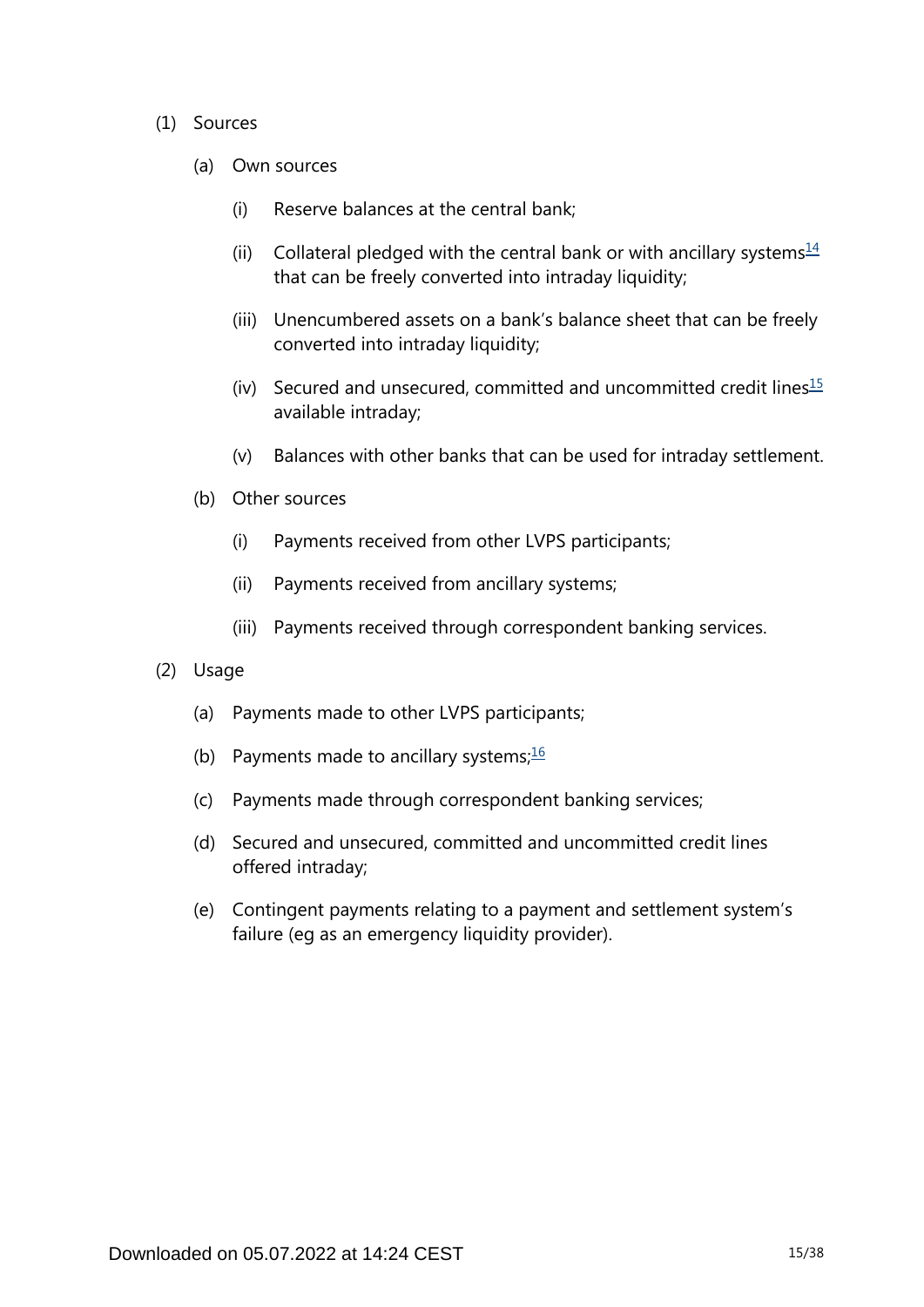- <span id="page-15-0"></span>*Not all elements will be relevant to all reporting banks as intraday liquidity profiles will differ between banks (eg whether they access payment and settlement systems directly or indirectly or whether they provide correspondent banking services and intraday credit facilities to other banks etc.) [13](#page-13-1)*
- <span id="page-15-1"></span>*Ancillary systems include other payment systems such as retail payment systems, CLS, securities settlement systems and central counterparties. [14](#page-14-0)*
- <span id="page-15-2"></span>*Although uncommitted credit lines can be withdrawn in times of stress (see stress scenario (i) in [SRP50.82\)](https://www.bis.org/basel_framework/chapter/SRP/50.htm?tldate=20281012&inforce=20191215&published=20191215#paragraph_SRP_50_20191215_50_82), such lines are an available source of intraday liquidity in normal times. [15](#page-14-1)*
- <span id="page-15-3"></span>*Some securities settlement systems offer self-collateralisation facilities in co-operation with the central bank. Through these, participants can automatically post incoming securities from the settlement process as collateral at the central bank to obtain liquidity to fund their securities settlement systems' obligations. In these cases, intraday liquidity usage are only those related to the haircut applied by the central bank. [16](#page-14-2)*
- **50.50** In correspondent banking, some customer payments are made across accounts held by the same correspondent bank. These payments do not give rise to an intraday liquidity source or usage for the correspondent bank as they do not link to the payment and settlement systems. However, these "internalised payments" do have intraday liquidity implications for both the sending and receiving customer banks and should be incorporated in their reporting of the monitoring tools.

## **Summary of the intraday liquidity monitoring tools**

- **50.51** A number of factors influence a bank's usage of intraday liquidity in payment and settlement systems and its vulnerability to intraday liquidity shocks. As such, no single monitoring tool can provide supervisors with sufficient information to identify and monitor the intraday liquidity risk run by a bank. To achieve this, seven separate monitoring tools have been developed (see Table 1). As not all of the tools will be relevant to all reporting banks, the tools have been classified in three groups to determine their applicability as follows:
	- (1) Category A: applicable to all reporting banks;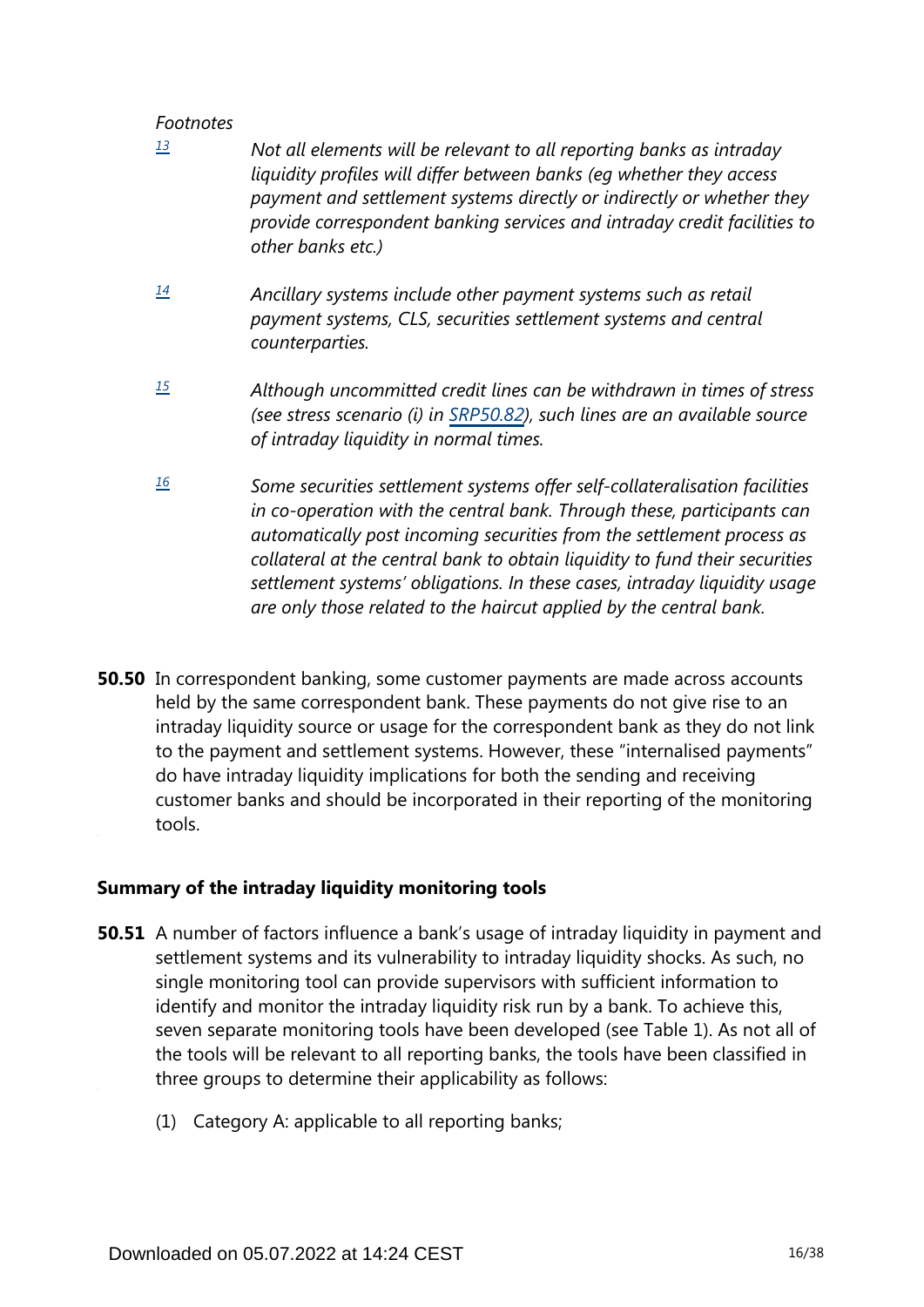- (2) Category B: applicable to reporting banks that provide correspondent banking services; and
- (3) Category C: applicable to reporting banks which are direct participants.

|                                                                  | The set of monitoring tools                                                     | Table 1 |  |  |  |
|------------------------------------------------------------------|---------------------------------------------------------------------------------|---------|--|--|--|
|                                                                  | Tools applicable to all reporting banks                                         |         |  |  |  |
| A(i)                                                             | Daily maximum intraday liquidity usage                                          |         |  |  |  |
| A(i)                                                             | Available intraday liquidity at the start of the business day                   |         |  |  |  |
| A(iii)                                                           | Total payments                                                                  |         |  |  |  |
| A(iv)                                                            | Time-specific obligations                                                       |         |  |  |  |
|                                                                  | Tools applicable to reporting banks that provide correspondent banking services |         |  |  |  |
| B(i)                                                             | Value of payments made on behalf of correspondent banking customers             |         |  |  |  |
| B(ii)                                                            | Intraday credit lines extended to customers                                     |         |  |  |  |
| Tool applicable to reporting banks which are direct participants |                                                                                 |         |  |  |  |
| C(i)                                                             | Intraday throughput                                                             |         |  |  |  |
|                                                                  |                                                                                 |         |  |  |  |

## **Scope of application of the intraday liquidity monitoring tools**

**50.52** Banks generally manage their intraday liquidity risk on a system-by-system basis in a single currency, but it is recognised that practices differ across banks and jurisdictions, depending on the institutional set up of a bank and the specifics of the systems in which it operates. The following considerations aim to help banks and supervisors determine the most appropriate way to apply the tools. Should banks need further clarification, they should discuss the scope of application with their supervisors.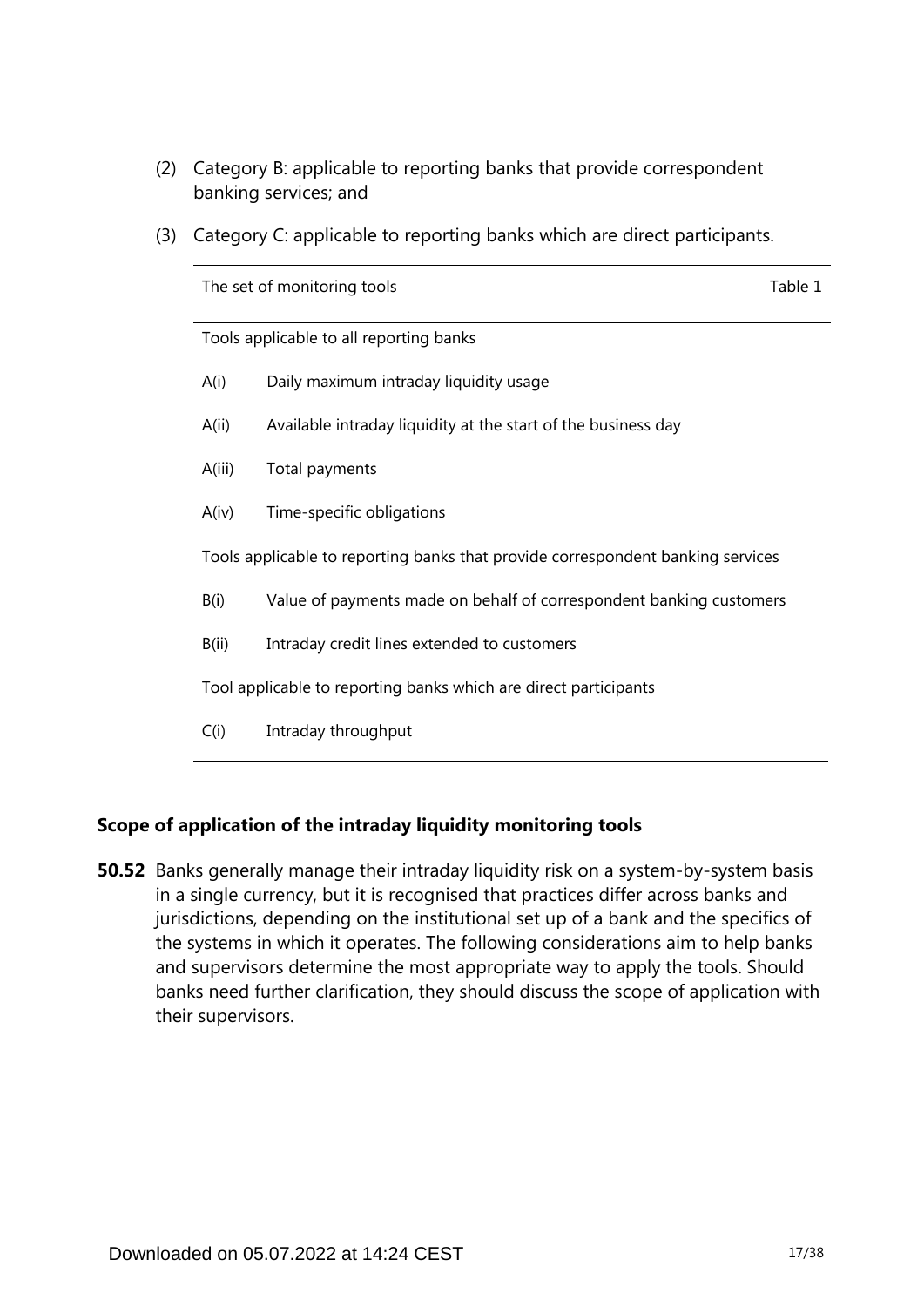<span id="page-17-1"></span>**50.53** Banks which are direct participants to an LVPS can manage their intraday liquidity in very different ways. Some banks manage their payment and settlement activity on a system-by-system basis. Others make use of direct intraday liquidity "bridges" $17$  between LVPS, which allow excess liquidity to be transferred from one

system to another without restriction. Other formal arrangements exist, which allow funds to be transferred from one system to another (such as agreements for foreign currency liquidity to be used as collateral for domestic systems).

#### *Footnotes*

<span id="page-17-0"></span>*[17](#page-17-1)*

*A direct intraday liquidity bridge is a technical functionality built into two or more LVPS that allows banks to make transfers directly from one system to the other intraday.*

- **50.54** To allow for these different approaches, direct participants should apply a 'bottom-up' approach to determine the appropriate basis for reporting the monitoring tools. The following sets out the principles which such banks should follow:
	- (1) As a baseline, individual banks should report on each LVPS in which they participate on a system-by-system-basis;
	- (2) If there is a direct real-time technical liquidity bridge between two or more LVPS, the intraday liquidity in those systems may be considered fungible. At least one of the linked LVPS may therefore be considered an ancillary system for the purpose of the tools;
	- (3) If a bank can demonstrate to the satisfaction of its supervisor that it regularly monitors positions and uses other formal arrangements to transfer liquidity intraday between LVPS which do not have a direct technical liquidity bridge, those LVPS may also be considered as ancillary systems for reporting purposes.
- **50.55** Ancillary systems (eg retail payment systems, CLS, some securities settlement systems and central counterparties), place demands on a bank's intraday liquidity when these systems settle the bank's obligations in an LVPS. Consequently, separate reporting requirements will not be necessary for such ancillary systems.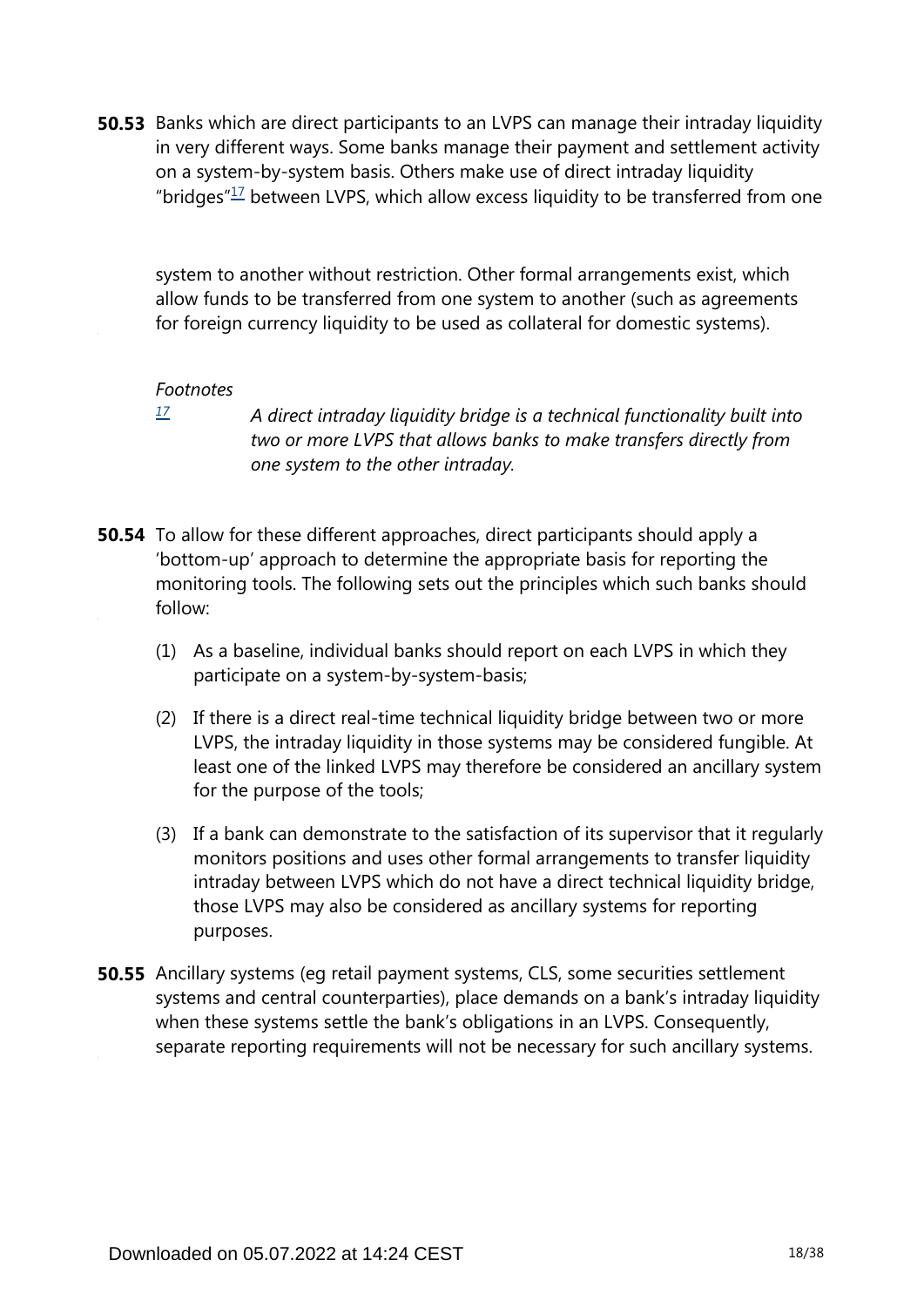**50.56** Banks that use correspondent banking services should base their reports on the payment and settlement activity over their account(s) with their correspondent bank(s). Where more than one correspondent bank is used, the bank should report per correspondent bank. For banks which access an LVPS indirectly

through more than one correspondent bank, the reporting may be aggregated, provided that the reporting bank can demonstrate to the satisfaction of its supervisor that it is able to move liquidity between its correspondent banks.

- **50.57** Banks which operate as direct participants of an LVPS but which also make use of correspondent banks should discuss whether they can aggregate these for reporting purposes with their supervisor. Aggregation may be appropriate if the payments made directly through the LVPS and those made through the correspondent bank(s) are in the same jurisdiction and same currency.
- **50.58** Banks that manage their intraday liquidity on a currency-by-currency basis should report on an individual currency basis.
- **50.59** If a bank can prove to the satisfaction of its supervisor that it manages liquidity on a cross-currency basis and has the ability to transfer funds intraday with minimal delay – including in periods of acute stress – then the intraday liquidity positions across currencies may be aggregated for reporting purposes. However, banks should also report at an individual currency level so that supervisors can monitor the extent to which firms are reliant on foreign exchange swap markets.
- <span id="page-18-1"></span>**50.60** When the level of activity of a bank's payment and settlement activity in any one particular currency is considered de minimis, with the agreement of the supervisor,  $\frac{18}{18}$  $\frac{18}{18}$  $\frac{18}{18}$  a reporting exemption could apply and separate returns need not be submitted.

#### *Footnotes*

- <span id="page-18-0"></span>*As an indicative threshold, supervisors may consider that a currency is considered "significant" if the aggregate liabilities denominated in that currency amount to 5% or more of the bank's total liabilities. See [SRP50.37](https://www.bis.org/basel_framework/chapter/SRP/50.htm?tldate=20281012&inforce=20191215&published=20191215#paragraph_SRP_50_20191215_50_37). [18](#page-18-1)*
- **50.61** The appropriate organisational level for each bank's reporting of its intraday liquidity data should be determined by the supervisor, but it is expected that the monitoring tools will typically be applied at a significant individual legal entity level. The decision on the appropriate entity should consider any potential impediments to moving intraday liquidity between entities within a group, including the ability of supervisory jurisdictions to ring-fence liquid assets, timing differences and any logistical constraints on the movement of collateral.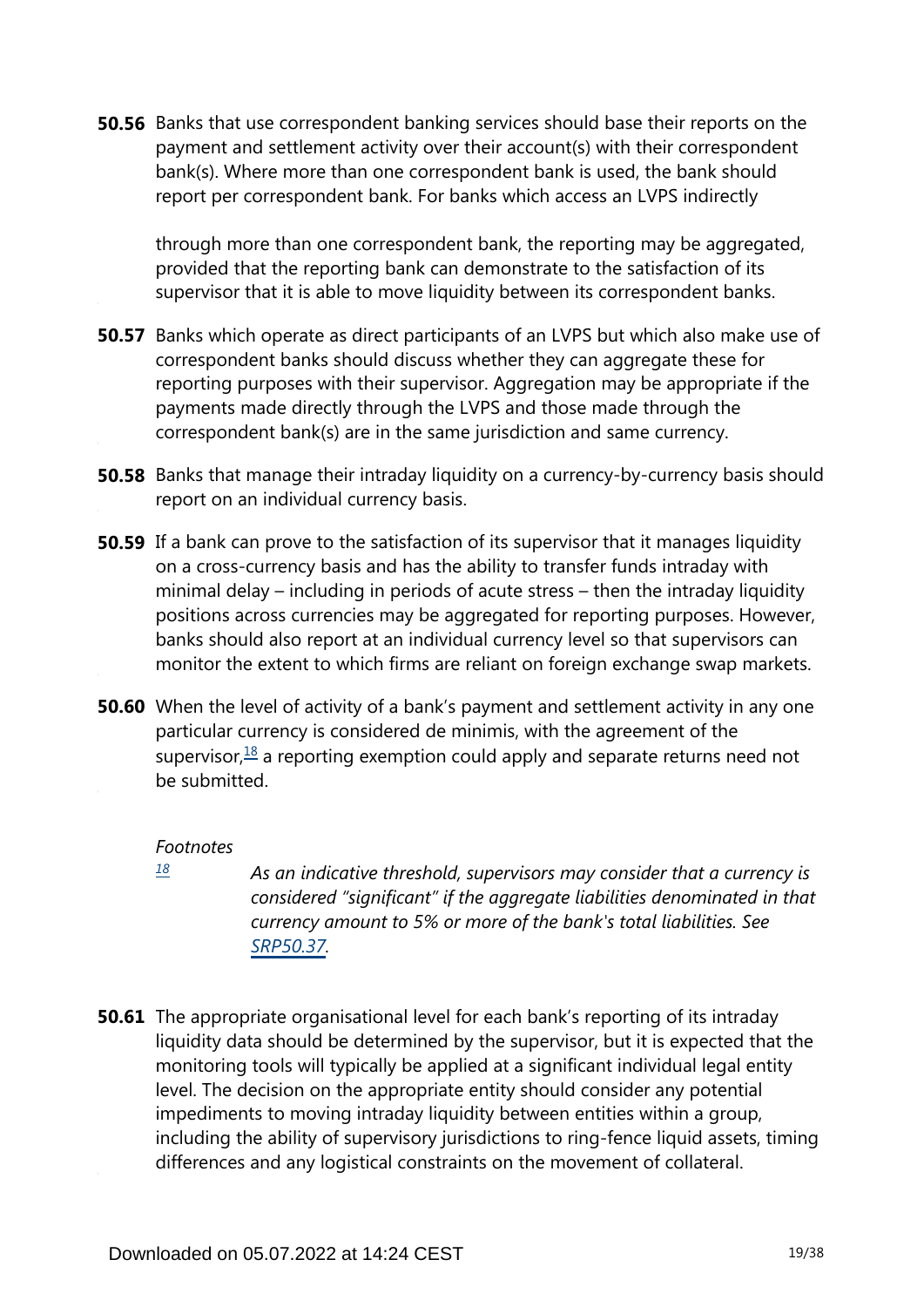- **50.62** Where there are no impediments or constraints to transferring intraday liquidity between two (or more) legal entities intraday, and banks can demonstrate this to the satisfaction of their supervisor, the intraday liquidity requirements of the entities may be aggregated for reporting purposes.
- <span id="page-19-0"></span>**50.63** For cross-border banking groups, where a bank operates in LVPS and/or with a correspondent bank(s) outside the jurisdiction where it is domiciled, both home and host supervisors will have an interest in ensuring that the bank has sufficient intraday liquidity to meet its obligations in the local LVPS and/or with its correspondent bank(s).<sup>[19](#page-20-0)</sup> The allocation of responsibility between home and host supervisor will ultimately depend upon whether the bank operating in the nondomestic jurisdiction does so via a branch or a subsidiary.
	- (1) For a branch operation:
		- (a) The home (consolidated) supervisor should have responsibility for monitoring through the collection and examination of data that its banking groups can meet their payment and settlement responsibilities in all countries and all currencies in which they operate. The home supervisor should therefore have the option to receive a full set of intraday liquidity information for its banking groups, covering both domestic and non-domestic payment and settlement obligations.
		- (b) The host supervisor should have the option to require foreign branches in their jurisdiction to report intraday liquidity tools to them, subject to materiality.
	- (2) For a subsidiary active in a non-domestic LVPS and/or correspondent bank(s):
		- (a) The host supervisor should have primary responsible for receiving the relevant set of intraday liquidity data for that subsidiary.
		- (b) The supervisor of the parent bank (the home consolidated supervisor) will have an interest in ensuring that a non-domestic subsidiary has sufficient intraday liquidity to participate in all payment and settlement obligations. The home supervisor should therefore have the option to require non-domestic subsidiaries to report intraday liquidity data to them as appropriate.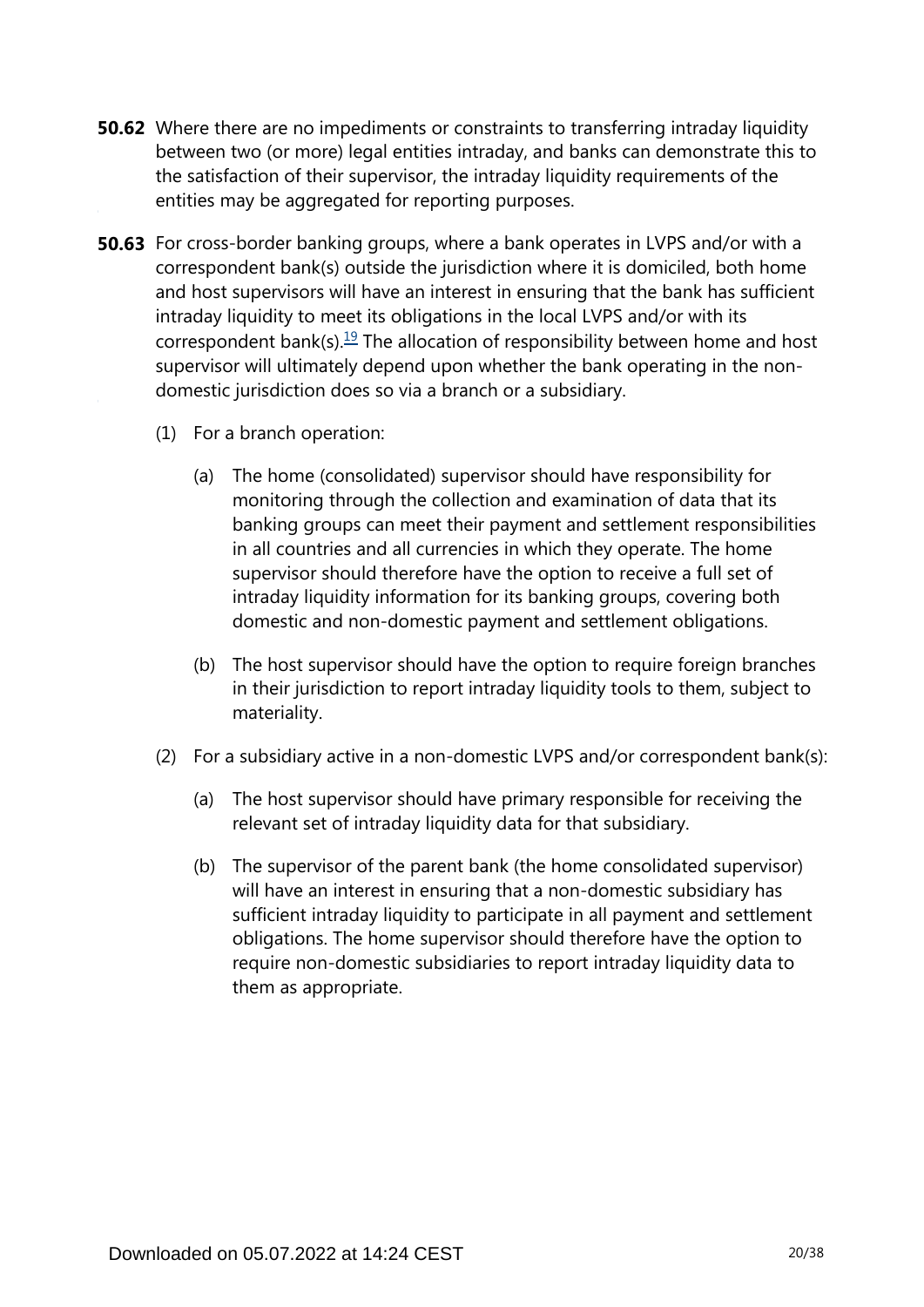<span id="page-20-0"></span>*[19](#page-19-0)*

*Paragraph 145 of the Sound Principles states that "the host supervisor needs to understand how the liquidity profile of the group contributes to risks to the entity in its jurisdiction, while the home supervisor requires information on material risks a foreign branch or subsidiary poses to the banking group as a whole.*

## **Intraday monitoring tools applicable to all reporting banks**

## **Daily maximum intraday liquidity usage**

- **50.64** The daily maximum intraday liquidity usage tool will enable supervisors to monitor a bank's intraday liquidity usage in normal conditions. It will require banks to monitor the net balance of all payments made and received during the day over their settlement account, either with the central bank (if a direct participant) or over their account held with a correspondent bank (or accounts, if more than one correspondent bank is used to settle payments). The largest net negative position during the business day on the account(s), (ie the largest net cumulative balance between payments made and received), will determine a bank' s maximum daily intraday liquidity usage. The net position should be determined by settlement time stamps (or the equivalent) using transaction-by-transaction data over the account(s). The largest net negative balance on the account(s) can be calculated after close of the business day and does not require real-time monitoring throughout the day.
- <span id="page-20-1"></span>**50.65** For illustrative purposes only, the calculation of the tool is shown in Figure 1. A positive net position signifies that the bank has received more payments than it has made during the day. Conversely, a negative net position signifies that the bank has made more payments than it has received.<sup>[20](#page-21-0)</sup> For direct participants, the net position represents the change in its opening balance with the central bank. For banks that use one or more correspondent banks, the net position represents the change in the opening balance on the account(s) with its correspondent bank (s).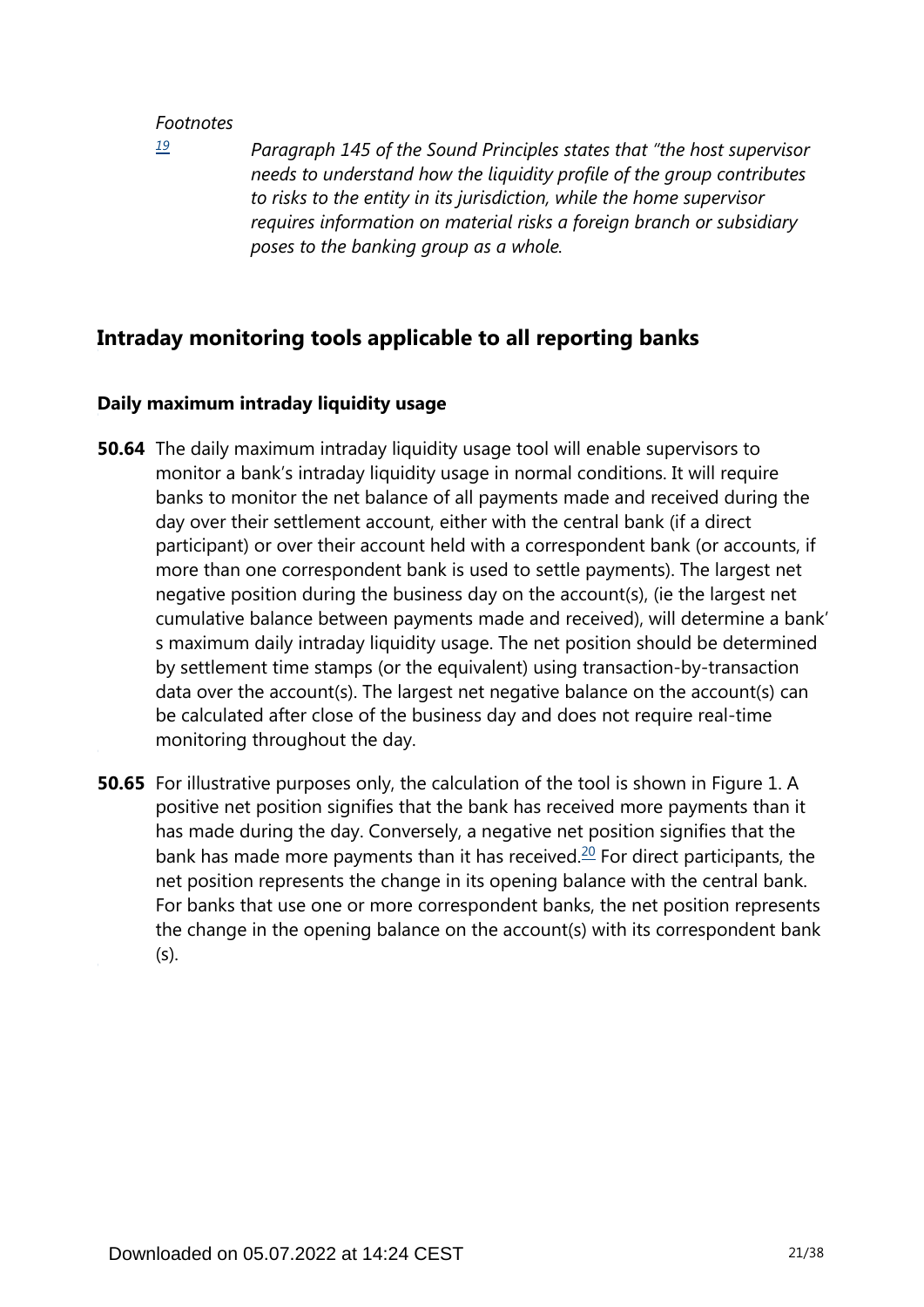<span id="page-21-0"></span>*[20](#page-20-1)*

*For the calculation of the net cumulative position, "payments received" do not include funds obtained through central bank intraday liquidity facilities.*



- **50.66** Assuming that a bank runs a negative net position at some point intraday, it will need access to intraday liquidity to fund this balance. The minimum amount of intraday liquidity that a bank would need to have available on any given day would be equivalent to its largest negative net position. (In the illustration above, the intraday liquidity usage would be 10 units.)
- **50.67** Conversely, when a bank runs a positive net cumulative position at some point intraday, it has surplus liquidity available to meet its intraday liquidity obligations. This position may arise because the bank is relying on payments received from other LVPS participants to fund its outgoing payments. (In the illustration above, the largest positive net cumulative position would be 8.6 units.)
- **50.68** Banks should report their three largest daily negative net cumulative positions on their settlement or correspondent account(s) in the reporting period and the daily average of the negative net cumulative position over the period. The largest positive net cumulative positions, and the daily average of the positive net cumulative positions, should also be reported. As the reporting data accumulates, supervisors will gain an indication of the daily intraday liquidity usage of a bank in normal conditions.

## **Available intraday liquidity at the start of the business day**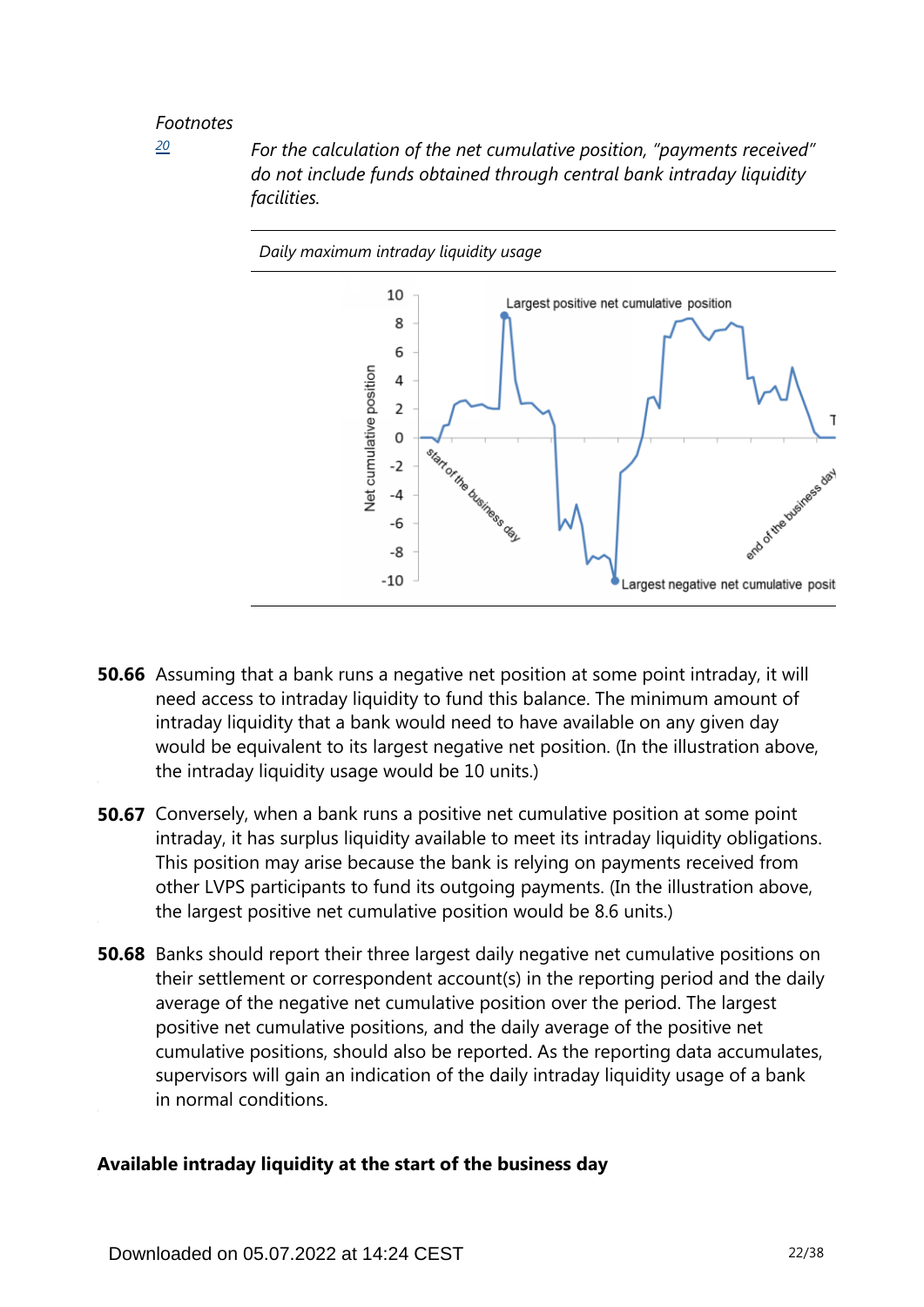- **50.69** The available intraday liquidity at the start of the business day tool will enable supervisors to monitor the amount of intraday liquidity a bank has available at the start of each day to meet its intraday liquidity requirements in normal conditions. Banks should report both the three smallest sums by value of intraday liquidity available at the start of each business day in the reporting period, and the average amount of available intraday liquidity at the start of each business day in the reporting period. The report should also break down the constituent elements of the liquidity sources available to the bank.
- **50.70** Drawing on the liquidity sources set out in [SRP50.49](https://www.bis.org/basel_framework/chapter/SRP/50.htm?tldate=20281012&inforce=20191215&published=20191215#paragraph_SRP_50_20191215_50_49) and [SRP50.50,](https://www.bis.org/basel_framework/chapter/SRP/50.htm?tldate=20281012&inforce=20191215&published=20191215#paragraph_SRP_50_20191215_50_50) banks should discuss and agree with their supervisor the sources of liquidity which they should include in the calculation of this tool. Where banks manage collateral on a crosscurrency and/or cross-system basis, liquidity sources not denominated in the currency of the intraday liquidity usage and/or which are located in a different jurisdiction, may be included in the calculation if the bank can demonstrate to the satisfaction of its supervisor that the collateral can be transferred intraday freely to the system where it is needed.
- **50.71** As the reporting data accumulates, supervisors will gain an indication of the amount of intraday liquidity available to a bank to meet its payment and settlement obligations in normal conditions.

## **Total payments**

**50.72** The total payments tool will enable supervisors to monitor the overall scale of a bank's payment activity. For each business day in a reporting period, banks should calculate the total of their gross payments sent and received in the LVPS and/or, where appropriate, across any account(s) held with a correspondent bank (s). Banks should report the three largest daily values for gross payments sent and received in the reporting period and the average daily figure of gross payments made and received in the reporting period.

## **Time-specific obligations**

<span id="page-22-0"></span>**50.73** The time-specific obligations tool will enable supervisors to gain a better understanding of a bank's time specific obligations. $21$  Failure to settle such obligations on time could result in financial penalty, reputational damage to the bank or loss of future business.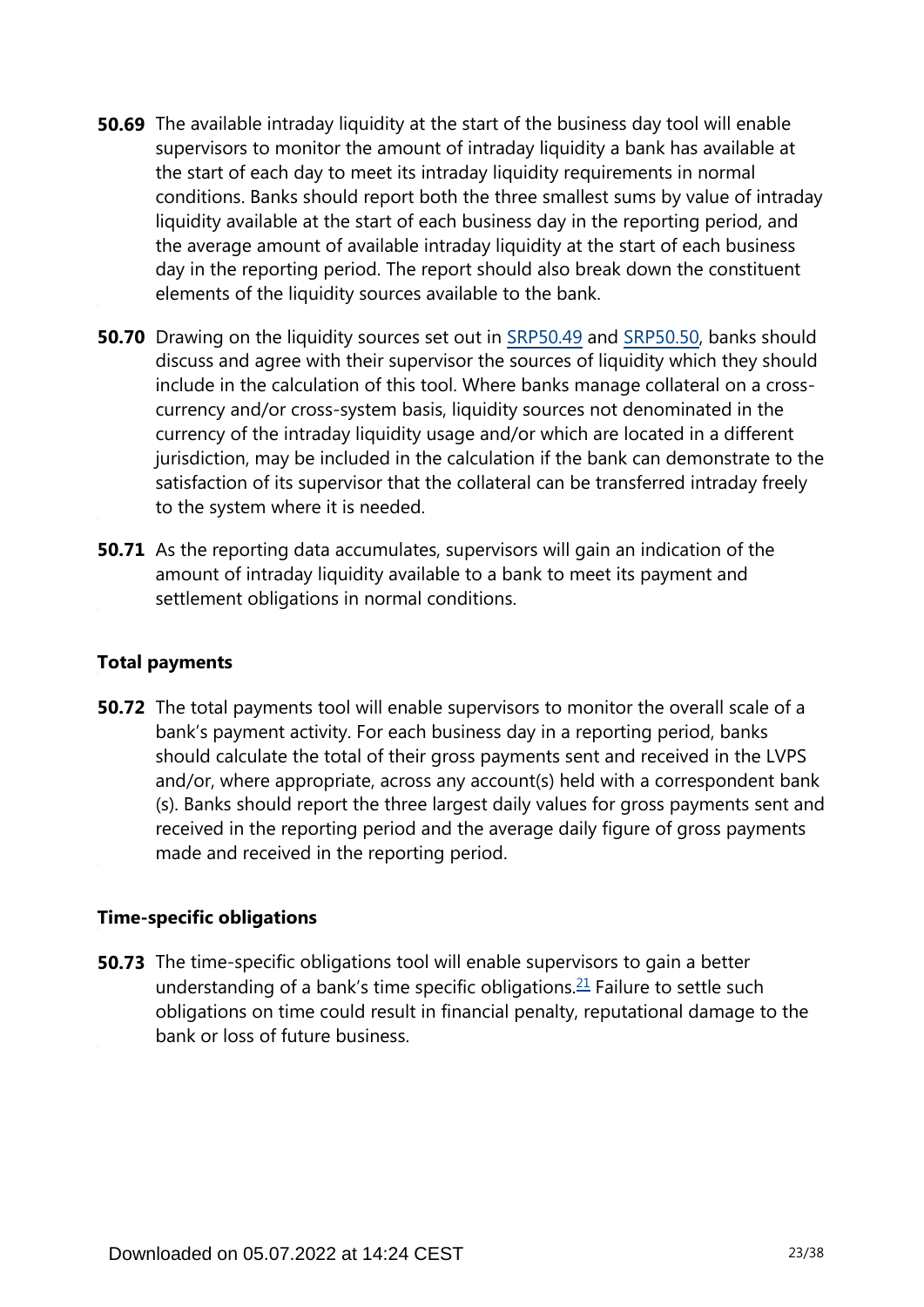<span id="page-23-0"></span>*[21](#page-22-0)*

- *These obligations include, for example, those for which there is a timespecific intraday deadline, those required to settle positions in other payment and settlement systems, those related to market activities (such as the delivery or return of money market transactions or margin payments), and other payments critical to a bank's business or reputation (see footnote 10 of the Sound Principles). Examples include the settlement of obligations in ancillary systems, CLS pay-ins or the return of overnight loans. Payments made to meet the throughput guidelines are not considered time-specific obligations for the purpose of this tool.*
- **50.74** Banks should calculate the total value of time-specific obligations that they settle each day and report the three largest daily total values and the average daily total value in the reporting period to give supervisors an indication of the scale of these obligations.
- **50.75** A sample reporting template for banks that use correspondent banks (but do not provide correspondent banking services nor are direct participants), and so report only these monitoring tools, is provided in Table 2.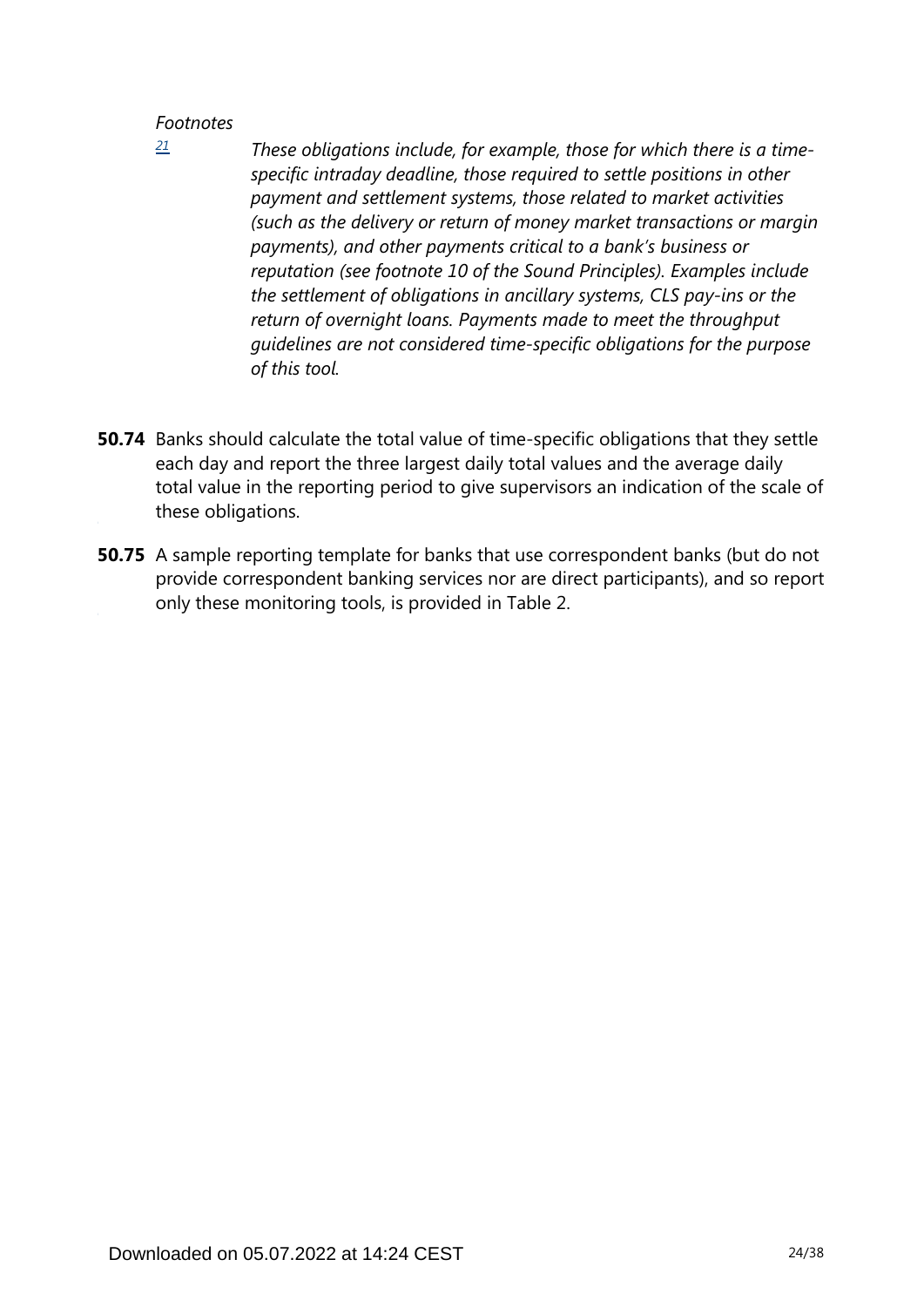## Sample reporting form for banks that use correspondent banks Table 2

<span id="page-24-0"></span>

| Reporting month                                                           |     |        |        |         |
|---------------------------------------------------------------------------|-----|--------|--------|---------|
| Name of the correspondent bank                                            |     |        |        |         |
| A(i) Daily maximum intraday liquidity<br>usage                            | Max | 2d max | 3d max | Average |
| Largest positive net cumulative position                                  |     |        |        |         |
| Largest negative net cumulative position                                  |     |        |        |         |
| A(ii) Available intraday liquidity at the<br>start of the business day    | Min | 2d min | 3d min | Average |
| Total                                                                     |     |        |        |         |
| of which:                                                                 |     |        |        |         |
| Balance with the correspondent bank                                       |     |        |        |         |
| Total credit lines available from the<br>correspondent bank <sup>22</sup> |     |        |        |         |
| of which:                                                                 |     |        |        |         |
| Secured                                                                   |     |        |        |         |
| Committed                                                                 |     |        |        |         |
| Collateral pledged at the<br>correspondent bank                           |     |        |        |         |
| Collateral pledged at the central bank                                    |     |        |        |         |
| Unencumbered liquid assets on a<br>bank's balance sheet                   |     |        |        |         |
| Central bank reserves                                                     |     |        |        |         |
| Balances with other banks                                                 |     |        |        |         |
| Other                                                                     |     |        |        |         |
| A(iii) Total payments                                                     | Max | 2d max | 3d max | Average |
| Gross payments sent                                                       |     |        |        |         |
| Gross payments received                                                   |     |        |        |         |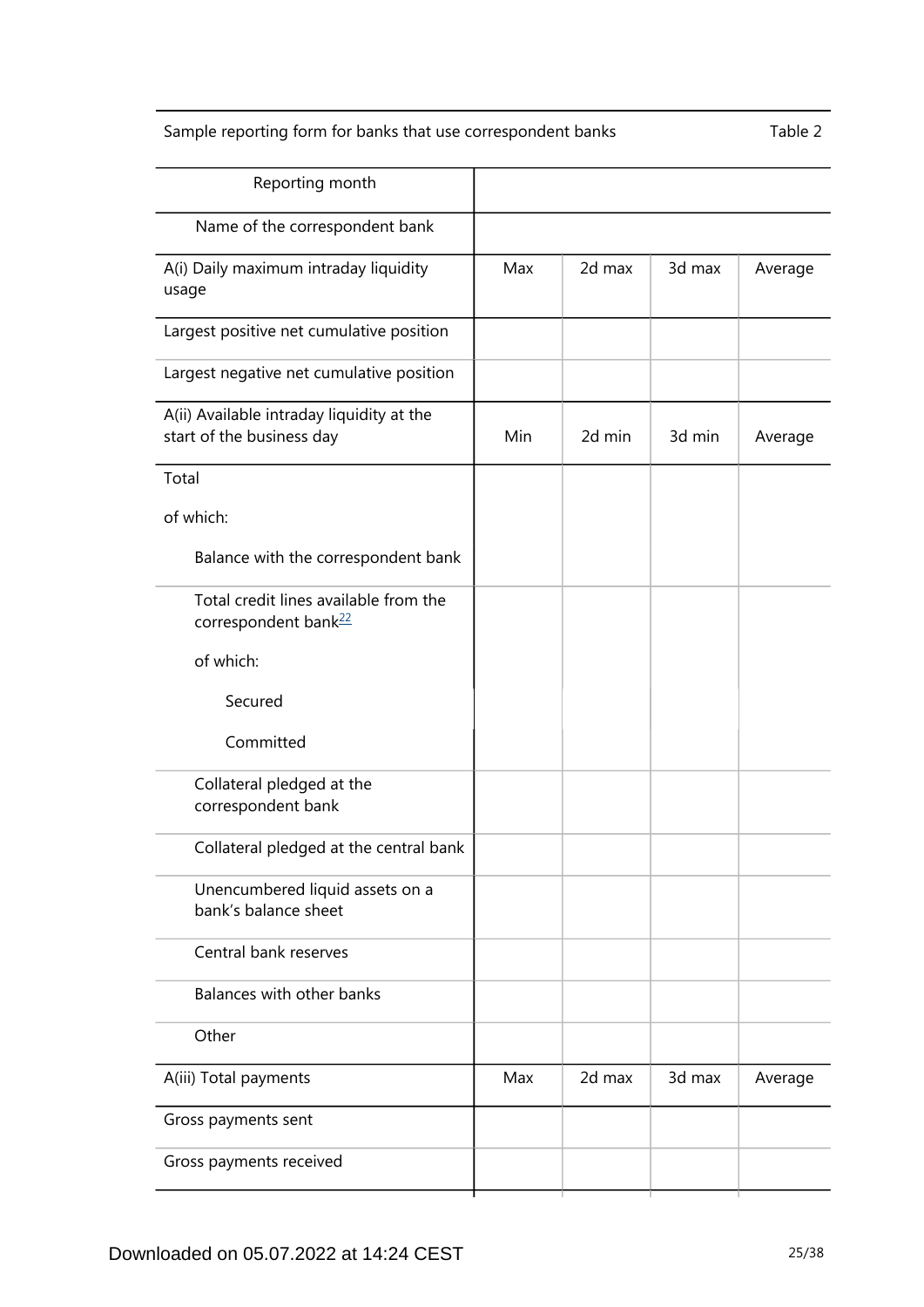| A(iv) Time-specific obligations          | Max | 2d max | 3d max | Average |
|------------------------------------------|-----|--------|--------|---------|
| Total value of time-specific obligations |     |        |        |         |

<span id="page-25-0"></span>*[22](#page-24-0)*

*Paragraph 145 of the Sound Principles states that "the host supervisor needs to understand how the liquidity profile of the group contributes to risks to the entity in its jurisdiction, while the home supervisor requires information on material risks a foreign branch or subsidiary poses to the banking group as a whole.*

## **Additional intraday monitoring tools applicable to reporting banks that provide correspondent banking services**

## **Value of payments made on behalf of correspondent banking customers**

<span id="page-25-4"></span><span id="page-25-3"></span>**50.76** The value of payments made on behalf of correspondent banking customers<sup>[23](#page-25-1)</sup> tool will enable supervisors to gain a better understanding of the proportion of a correspondent bank's payment flows that arise from its provision of correspondent banking services. These flows may have a significant impact on the correspondent bank's own intraday liquidity management. $24$ 

## *Footnotes*

- <span id="page-25-1"></span>*The term "customers" includes all entities for which the correspondent bank provides correspondent banking services. [23](#page-25-3)*
- <span id="page-25-2"></span>*Paragraph 79 of the Sound Principles states that: "[T]he level of a bank' s gross cash inflows and outflows may be uncertain, in part because those flows may reflect the activities of its customers, especially where the bank provides correspondent or custodian services." [24](#page-25-4)*
- **50.77** Correspondent banks should calculate the total value of payments they make on behalf of all customers of their correspondent banking services each day and report the three largest daily total values and the daily average total value of these payments in the reporting period.

## **Intraday credit lines extended to customers**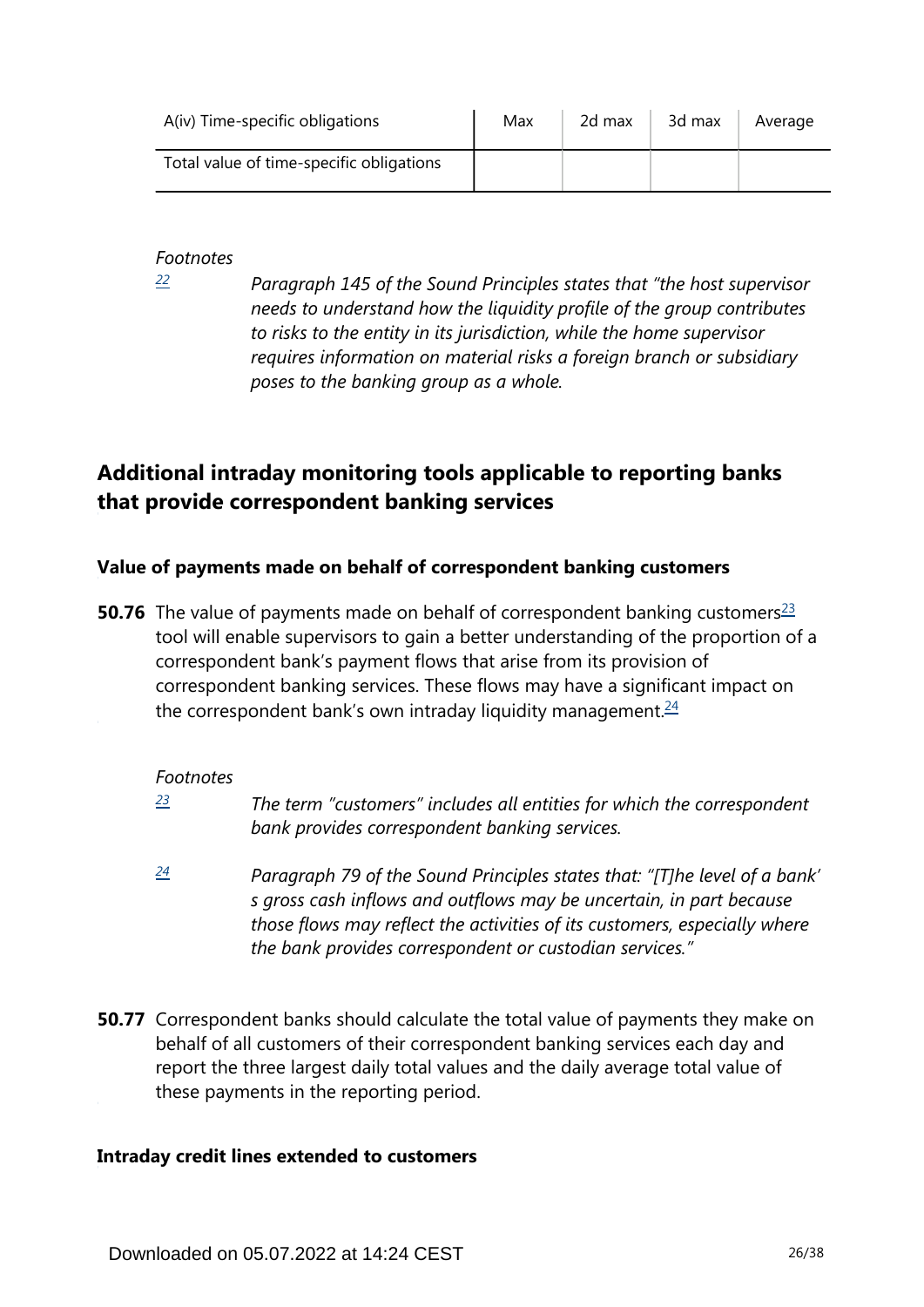<span id="page-26-3"></span><span id="page-26-2"></span>**50.78** The intraday credit lines extended to customers<sup>[25](#page-26-0)</sup> tool will enable supervisors to monitor the scale of a correspondent bank's provision of intraday credit to its customers. Correspondent banks should report the three largest intraday credit lines extended to their customers in the reporting period, including whether these lines are secured or committed and the use of those lines at peak usage. $26$ 

### *Footnotes*

<span id="page-26-0"></span>*[25](#page-26-2)*

- *Not all elements will be relevant to all reporting banks as intraday liquidity profiles will differ between banks (eg whether they access payment and settlement systems directly or indirectly or whether they provide correspondent banking services and intraday credit facilities to other banks)*
- <span id="page-26-1"></span>*The figure to be reported for the three largest intraday credit lines extended to customers should include uncommitted and unsecured lines. This disclosure does not change the legal nature of these credit lines. [26](#page-26-3)*
- **50.79** A sample reporting template for banks that relates to their provision of correspondent banking services is provided in Table 3.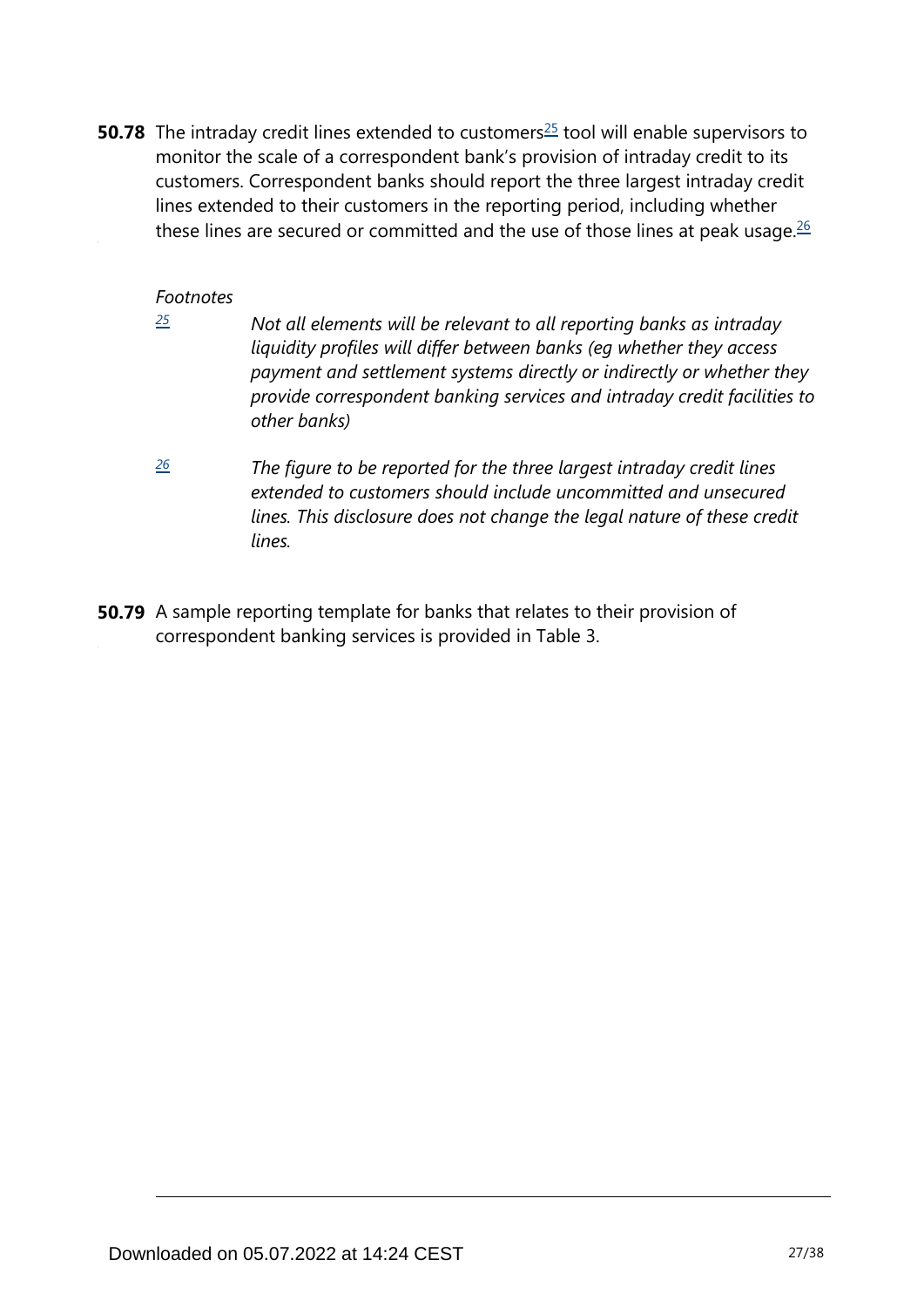Sample reporting form for banks that provide correspondent banking services Table 3

| Reporting month                                                                       |     |        |        |         |
|---------------------------------------------------------------------------------------|-----|--------|--------|---------|
| B(i) Value of payments made on behalf<br>of correspondent banking customers           | Max | 2d max | 3d max | Average |
| Total gross value of payments made on<br>behalf of correspondent banking<br>customers |     |        |        |         |
| B(ii) Intraday credit lines extended to<br>customers                                  | Max | 2d max | 3d max |         |
| Total value of credit lines extended to<br>customers <sup>27</sup>                    |     |        |        |         |
| of which:                                                                             |     |        |        |         |
| Secured                                                                               |     |        |        |         |
| Committed                                                                             |     |        |        |         |
| Used at peak usage                                                                    |     |        |        |         |

#### <span id="page-27-1"></span>*Footnotes*

*[27](#page-27-1)*

*This figure includes all credit lines extended, including uncommitted and unsecured.*

## <span id="page-27-0"></span>**Additional intraday monitoring tool applicable to reporting banks which are direct participants**

**Intraday throughput**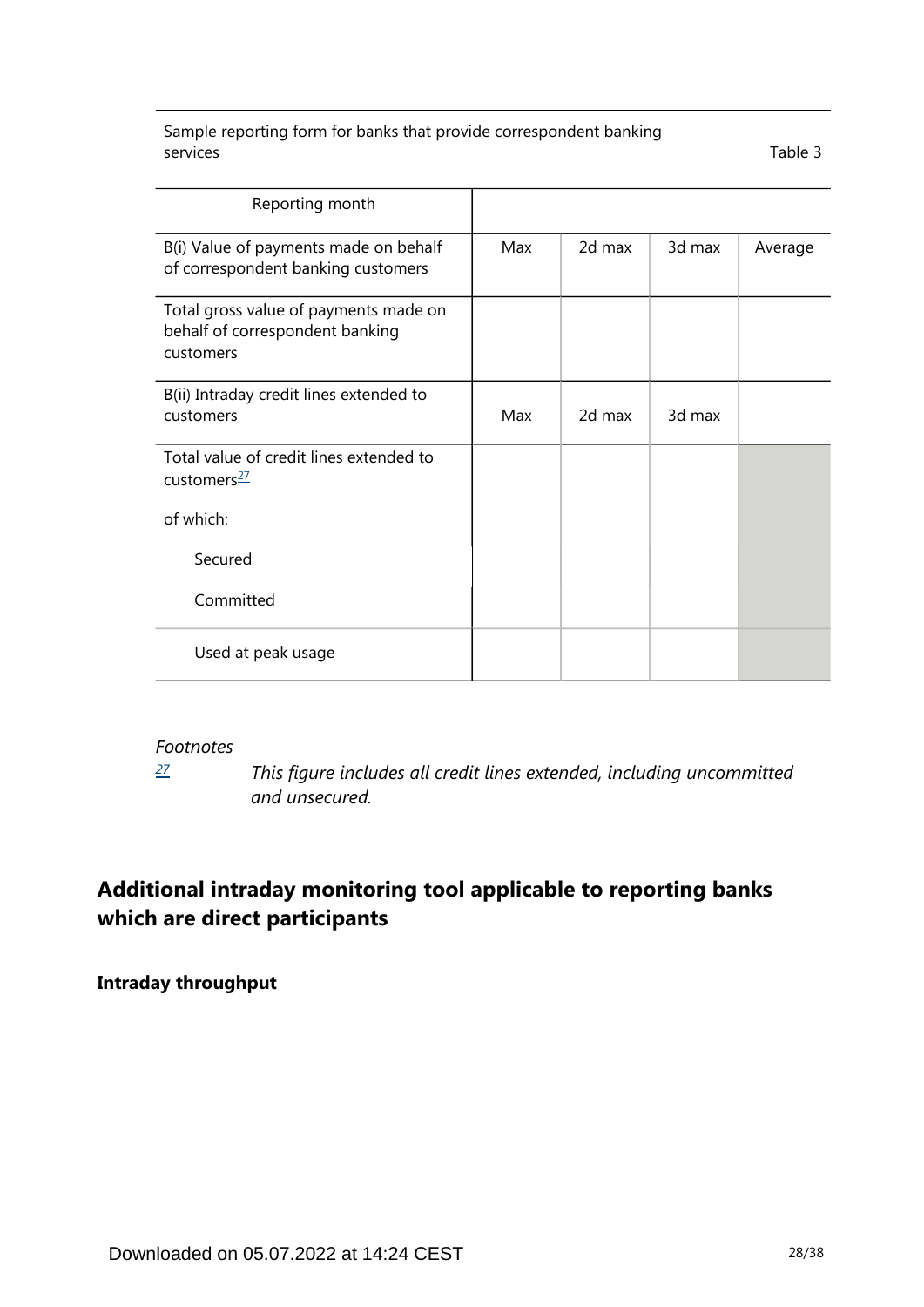<span id="page-28-1"></span>**50.80** The intraday throughput tool will enable supervisors to monitor the throughput of a direct participant's daily payments activity across its settlement account. Direct participants should report the daily average in the reporting period of the percentage of their outgoing payments (relative to total payments) that settle by specific times during the day, by value within each hour of the business day. $\frac{28}{2}$  $\frac{28}{2}$  $\frac{28}{2}$ Over time, this will enable supervisors to identify any changes in a bank's payment and settlement behaviour.

#### *Footnotes*

*[28](#page-28-1)*

*It should be noted that some jurisdictions already have throughput rules or guidelines in place.*

<span id="page-28-0"></span>**50.81** A sample reporting template for banks that are direct participants (and which do not use nor provide correspondent banking services) is provided in Table 4.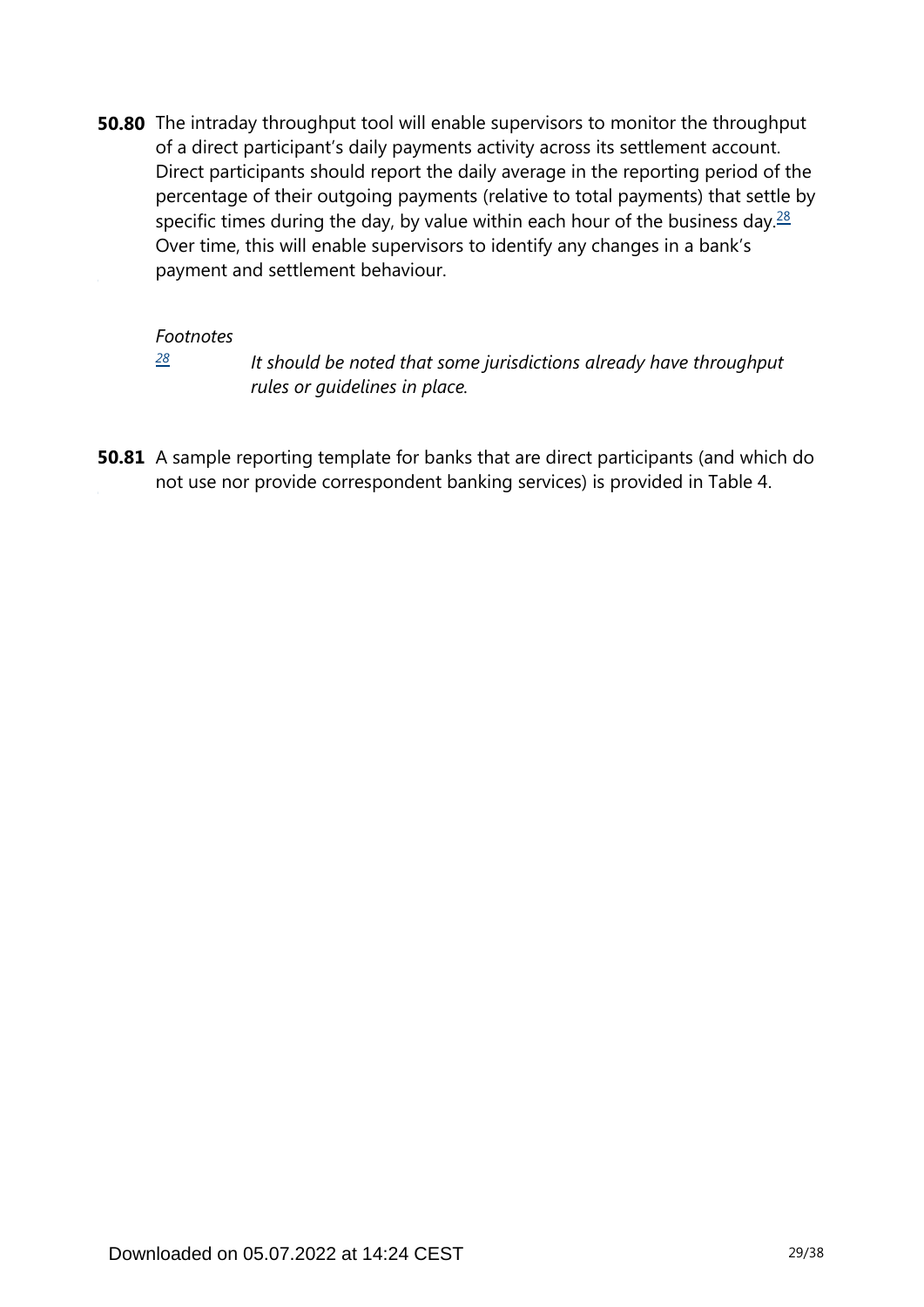## Sample reporting form for direct participants Table 4

<span id="page-29-0"></span>

| Reporting month                                                        |     |        |        |         |
|------------------------------------------------------------------------|-----|--------|--------|---------|
| Name of the large value payment system                                 |     |        |        |         |
| A(i) Daily maximum intraday liquidity<br>usage                         | Max | 2d max | 3d max | Average |
| Largest positive net cumulative position                               |     |        |        |         |
| Largest negative net cumulative position                               |     |        |        |         |
| A(ii) Available intraday liquidity at the<br>start of the business day | Min | 2d min | 3d min | Average |
| Total                                                                  |     |        |        |         |
| of which:                                                              |     |        |        |         |
| Central bank reserves                                                  |     |        |        |         |
| Collateral pledged at the central<br>bank                              |     |        |        |         |
| Collateral pledged at ancillary<br>systems                             |     |        |        |         |
| Unencumbered liquid assets on a<br>bank's balance sheet                |     |        |        |         |
| Total credit lines available <sup>29</sup>                             |     |        |        |         |
| of which:                                                              |     |        |        |         |
| Secured                                                                |     |        |        |         |
| Committed                                                              |     |        |        |         |
| Balances with other banks                                              |     |        |        |         |
| Other                                                                  |     |        |        |         |
| A(iii) Total payments                                                  | Max | 2d max | 3d max | Average |
| Gross payments sent                                                    |     |        |        |         |
| Gross payments received                                                |     |        |        |         |
| A(iv) Time-specific obligations                                        | Max | 2d max | 3d max | Average |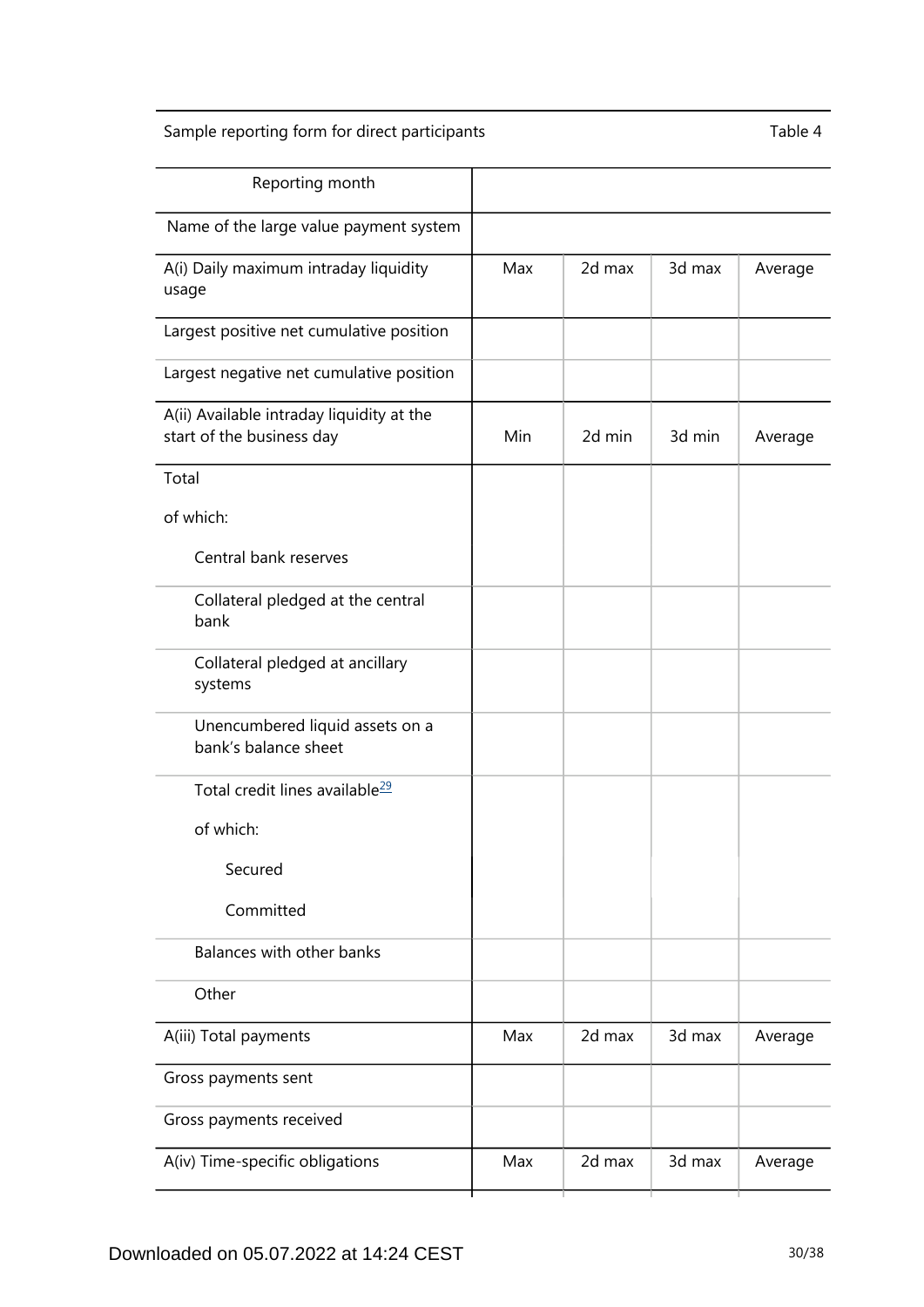| Total value of time-specific obligations |         |  |  |
|------------------------------------------|---------|--|--|
| C(i) Intraday throughput (%)             | Average |  |  |
| Throughput at 0800                       |         |  |  |
| Throughput at 0900                       |         |  |  |
| Throughput at 1000                       |         |  |  |
| Throughput at 1100                       |         |  |  |
| Throughput at 1200                       |         |  |  |
| Throughput at 1300                       |         |  |  |
| Throughput at 1400                       |         |  |  |
| Throughput at 1500                       |         |  |  |
| Throughput at 1600                       |         |  |  |
| Throughput at 1700                       |         |  |  |
| Throughput at 1800                       |         |  |  |

*[29](#page-29-0)*

*This figure includes all available credit lines, including uncommitted and unsecured.*

## <span id="page-30-0"></span>**Intraday liquidity stress scenarios**

<span id="page-30-1"></span>**50.82** The monitoring tools in [SRP50.64](https://www.bis.org/basel_framework/chapter/SRP/50.htm?tldate=20281012&inforce=20191215&published=20191215#paragraph_SRP_50_20191215_50_64) to [SRP50.81](https://www.bis.org/basel_framework/chapter/SRP/50.htm?tldate=20281012&inforce=20191215&published=20191215#paragraph_SRP_50_20191215_50_81) will provide banking supervisors with information on a bank's intraday liquidity profile in normal conditions. However, the availability and usage of intraday liquidity can change markedly in times of stress. In the course of their discussions on broader liquidity risk management, banks and supervisors should also consider the impact of a bank's intraday liquidity requirements in stress conditions. As guidance, four possible (but non-exhaustive) stress scenarios have been identified and are described below.[30](#page-32-0) Banks should determine with their supervisor which of the scenarios (or other scenarios) are relevant to their particular circumstances and business model.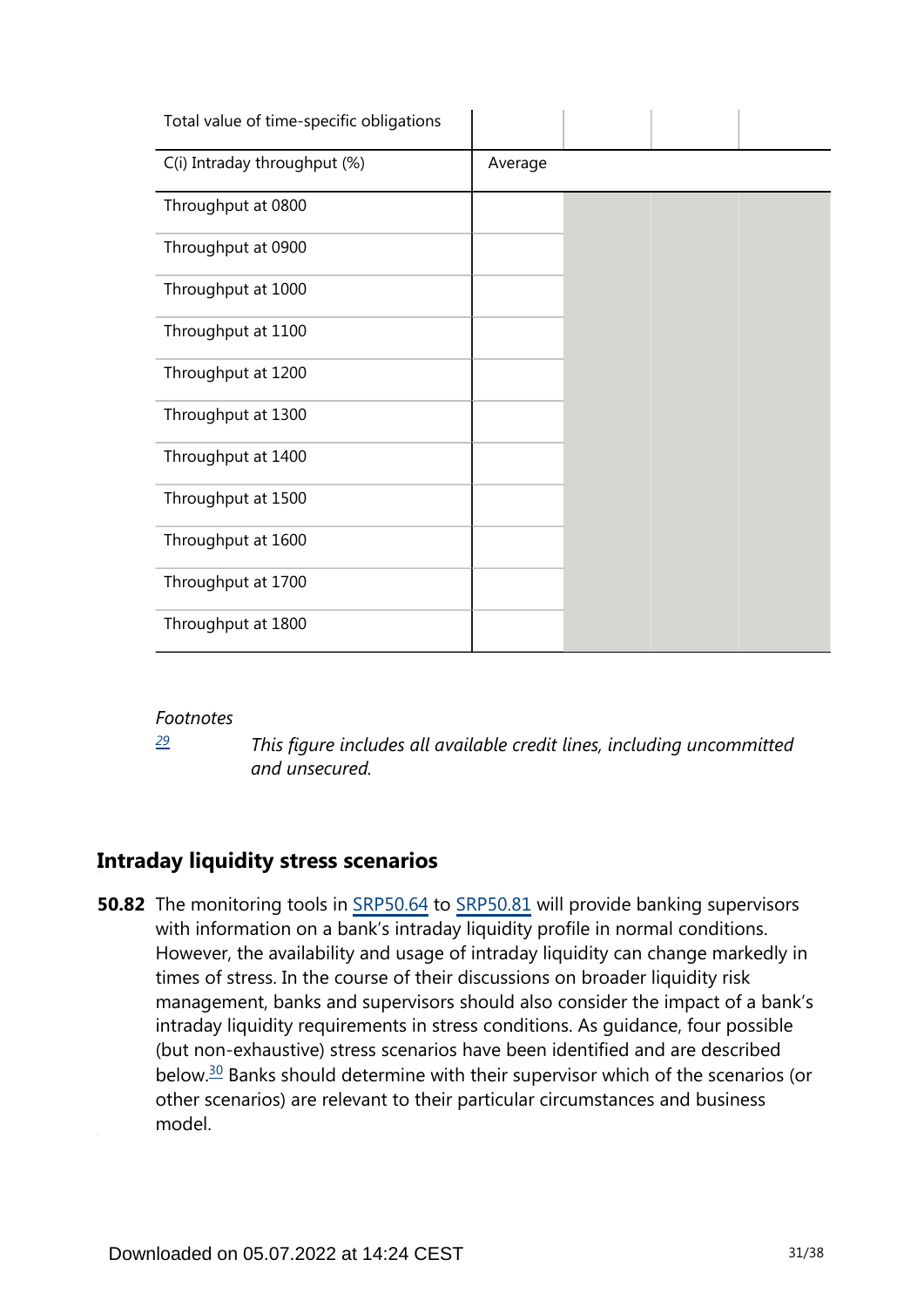- (1) Own financial stress: a bank suffers, or is perceived to be suffering from, a stress event.
	- (a) For a direct participant, own financial and/or operational stress may result in counterparties deferring payments and/or withdrawing intraday credit lines. This, in turn, may result in the bank having to fund more of its payments from its own intraday liquidity sources to avoid having to defer its own payments.
	- (b) For banks that use correspondent banking services, an own financial stress may result in intraday credit lines being withdrawn by the correspondent bank(s), and/or its own counterparties deferring payments. This may require the bank having either to prefund its payments and/or to collateralise its intraday credit line(s).
- (2) Counterparty stress: a major counterparty suffers an intraday stress event which prevents it from making payments. A counterparty stress may result in direct participants and banks that use correspondent banking services being unable to rely on incoming payments from the stressed counterparty, reducing the availability of intraday liquidity that can be sourced from the receipt of the counterparty's payments.
- (3) A customer's bank's stress: a customer bank of a correspondent bank suffers a stress event. A customer bank's stress may result in other banks deferring payments to the customer, creating a further loss of intraday liquidity at its correspondent bank.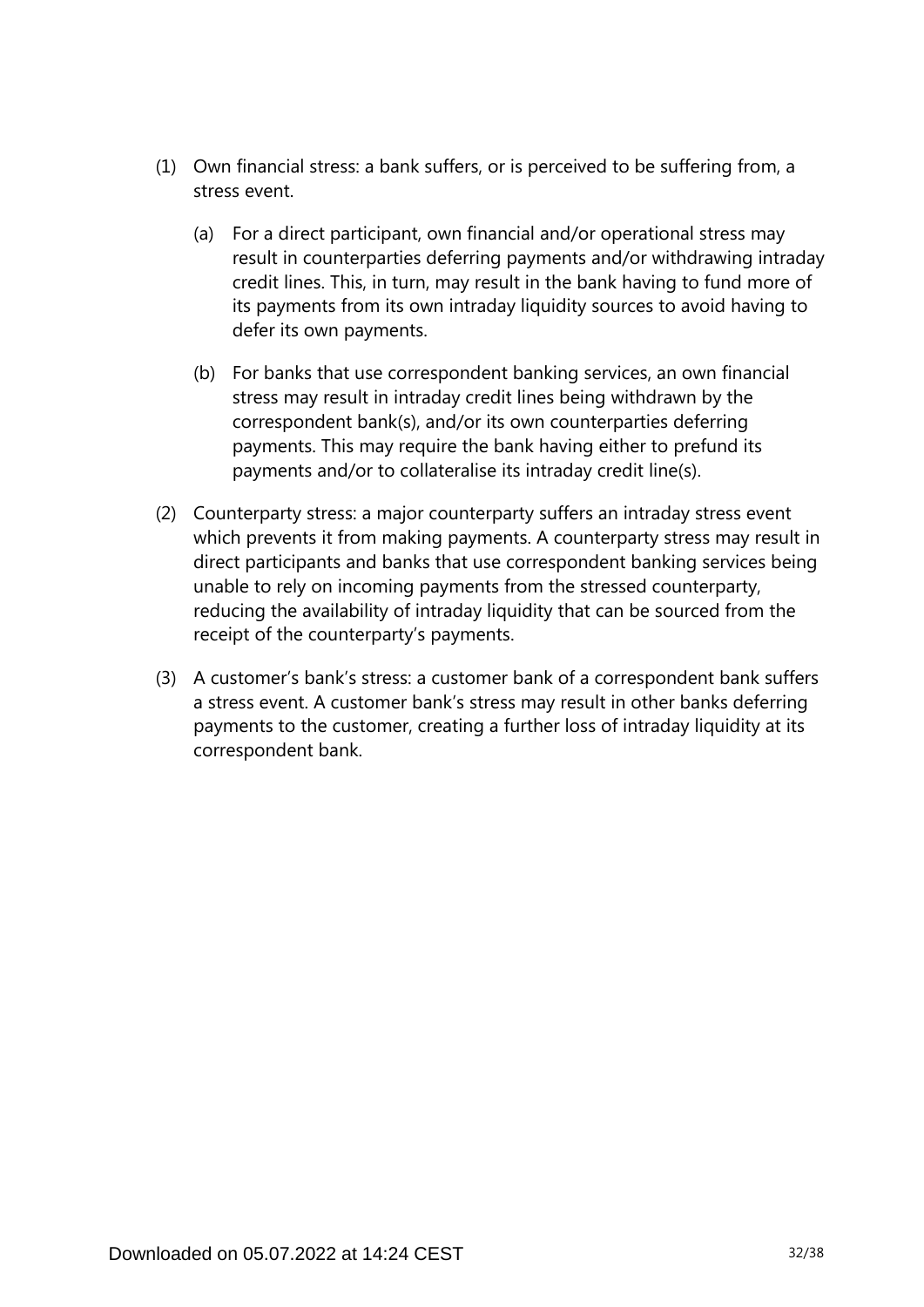- (4) Market-wide credit or liquidity stress: this may have adverse implications for the value of liquid assets that a bank holds to meet its intraday liquidity usage. A widespread fall in the market value and/or credit rating of a bank's unencumbered liquid assets may constrain its ability to raise intraday liquidity from the central bank. In a worst case scenario, a material credit downgrade of the assets may result in the assets no longer meeting the eligibility criteria for the central bank's intraday liquidity facilities.
	- (a) For a bank that uses correspondent banking services, a widespread fall in the market value and/or credit rating of its unencumbered liquid assets may constrain its ability to raise intraday liquidity from its correspondent bank(s).
	- (b) Banks which manage intraday liquidity on a cross-currency basis should consider the intraday liquidity implications of a closure of, or operational difficulties in, currency swap markets and stresses occurring in multiple systems simultaneously.

<span id="page-32-0"></span>*[30](#page-30-1)*

*Banks are encouraged to consider reverse stress scenarios and other stress testing scenarios as appropriate (for example, the impact of natural disasters, currency crisis, etc). In addition, banks should use these stress testing scenarios to inform their intraday liquidity risk tolerance and contingency funding plans.*

## **Application of the stress scenarios**

- **50.83** For the own financial stress and counterparty stress, all reporting banks should consider the likely impact that these stress scenarios would have on their daily maximum intraday liquidity usage, available intraday liquidity at the start of the business day, total payments and time-specific obligations.
- **50.84** For the customer bank's stress scenario, banks that provide correspondent banking services should consider the likely impact that this stress scenario would have on the value of payments made on behalf of its customers and intraday credit lines extended to its customers.
- **50.85** For the market-wide stress, all reporting banks should consider the likely impact that the stress would have on their sources of available intraday liquidity at the start of the business day.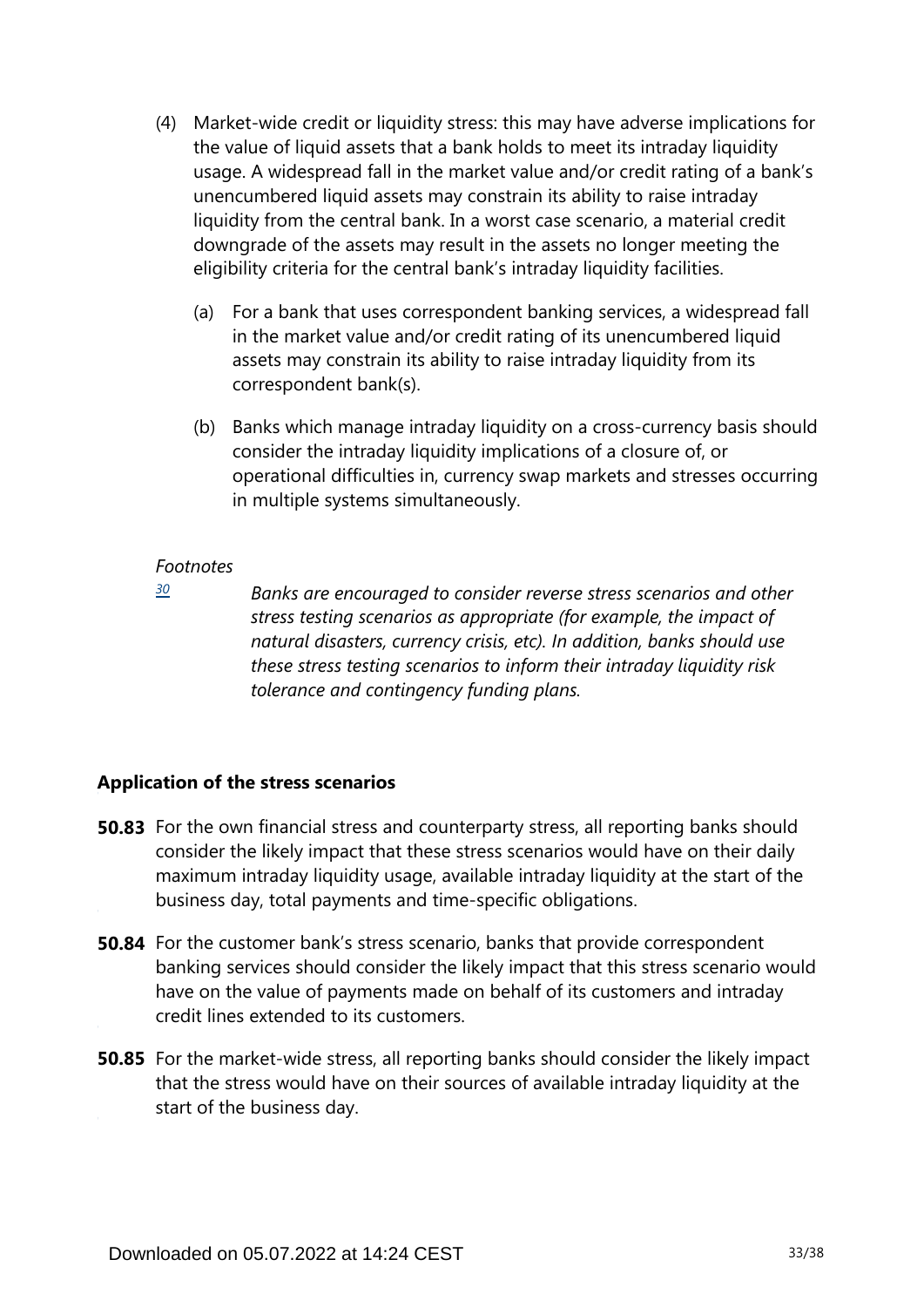**50.86** Banks need not report the impact of the stress scenarios on the monitoring tools to supervisors on a regular basis. They should use the scenarios to assess how

their intraday liquidity profile in normal conditions would change in conditions of stress and discuss with their supervisor how any adverse impact would be addressed either through contingency planning arrangements and/or their wider intraday liquidity risk management framework.

- **50.87** While each of the monitoring tools has value in itself, combining the information provided by the tools will give supervisors a comprehensive view of a bank's resilience to intraday liquidity shocks. The following is a non-exhaustive set of examples which illustrate how the tools could be used in different combinations by banking supervisors to assess a bank's resilience to intraday liquidity risk.
	- (1) Time-specific obligations relative to total payments and available intraday liquidity at the start of the business day: if a high proportion of a bank's payment activity is time critical, the bank has less flexibility to deal with unexpected shocks by managing its payment flows, especially when its amount of available intraday liquidity at the start of the business day is typically low. In such circumstances the supervisor might expect the bank to have adequate risk management arrangements in place or to hold a higher proportion of unencumbered assets to mitigate this risk.
	- (2) Available intraday liquidity at the start of the business day relative to the impact of intraday stresses on the bank's daily liquidity usage: if the impact of an intraday liquidity stress on a bank's daily liquidity usage is large relative to its available intraday liquidity at the start of the business day, it suggests that the bank may struggle to settle payments in a timely manner in conditions of stress.
	- (3) Relationship between daily maximum liquidity usage, available intraday liquidity at the start of the business day and the time-specific obligations: if a bank misses its time-specific obligations, it could have a significant impact on other banks. If it were demonstrated that the bank's daily liquidity usage was high and the lowest amount of available intraday liquidity at the start of the business day were close to zero, it might suggest that the bank is managing its payment flows with an insufficient pool of liquid assets.
	- (4) Total payments and value of payments made on behalf of correspondent banking customers: if a large proportion of a bank's total payment activity is made by a correspondent bank on behalf of its customers and, depending on the type of the credit lines extended, the correspondent bank could be more vulnerable to a stress experienced by a customer. The supervisor may wish to understand how this risk is being mitigated by the correspondent bank.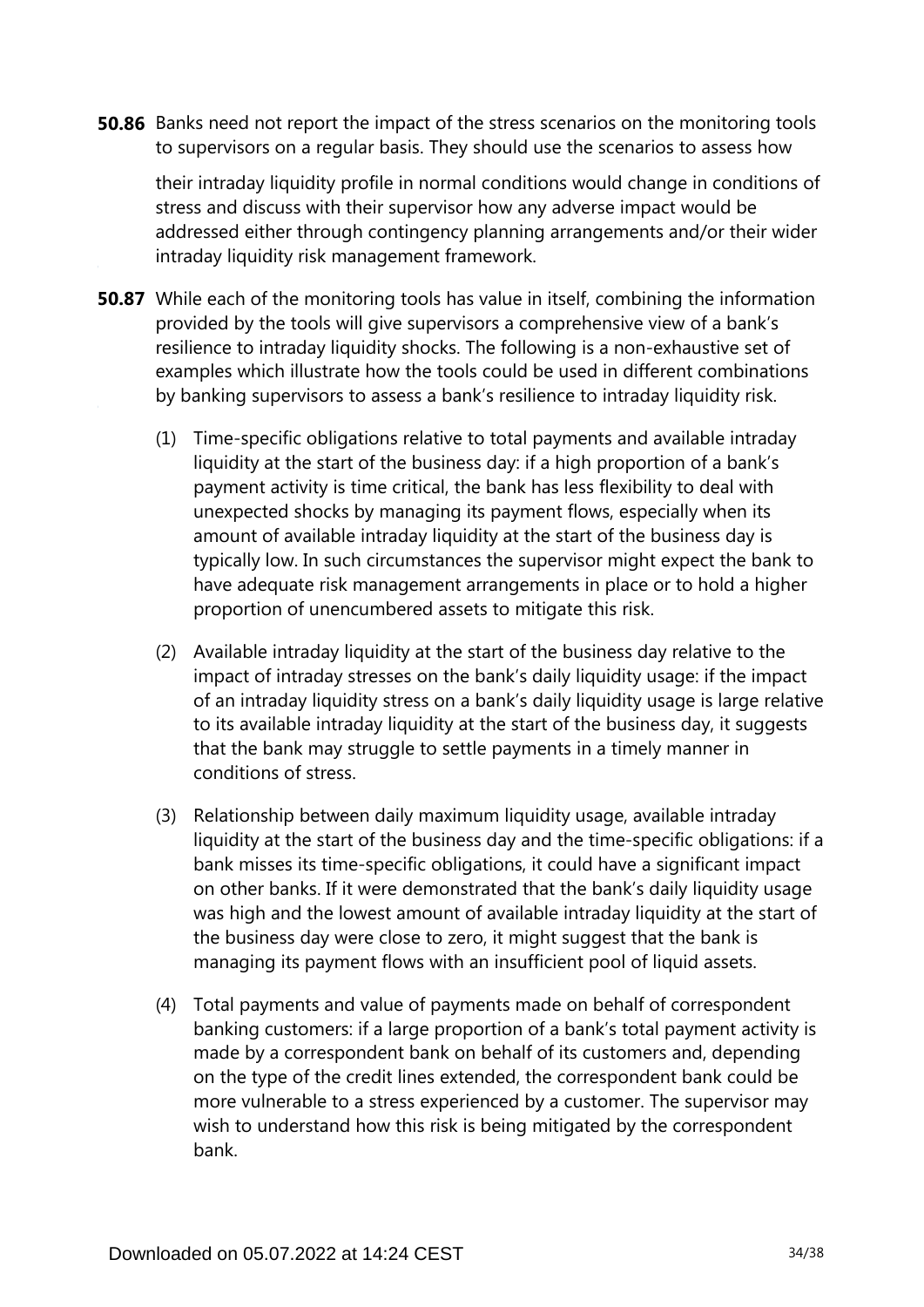(5) Intraday throughput and daily liquidity usage: if a bank starts to defer its payments and this coincides with a reduction in its liquidity usage (as measured by its largest positive net cumulative position), the supervisor may wish to establish whether the bank has taken a strategic decision to delay payments to reduce its usage of intraday liquidity. This behavioural change might also be of interest to the overseers given the potential knock-on implications to other participants in the LVPS.

## **Practical example of the intraday monitoring tools**

**50.88** The following example illustrates how the tools would operate for a bank on a particular business day. Assume that on the given day, the bank's payment profile and liquidity usage is as in Table 5:

| Example of bank payment profile |                |          | Table 5          |
|---------------------------------|----------------|----------|------------------|
| Time                            | Sent           | Received | <b>Net</b>       |
| 0700                            | Payment A: 450 |          | $-450$           |
| 0758                            |                | 200      | $-250$           |
| 0855                            | Payment B: 100 |          | $-350$           |
| 1000                            | Payment C: 200 |          | $-550$           |
| 1045                            |                | 400      | $-150$           |
| 1159                            |                | 300      | $+150$           |
| 1300                            | Payment D: 300 |          | $-150$           |
| 1345                            |                | 350      | $+200$           |
| 1500                            | Payment E: 250 |          | $-50$            |
| 1532                            | Payment F: 100 |          | $-150$           |
| 1700                            |                | 150      | $\boldsymbol{0}$ |

- **50.89** As a direct participant, the details of the bank's payment profile are as follows. The bank has 300 units of central bank reserves and 500 units of eligible collateral.
	- (1) Payment A: 450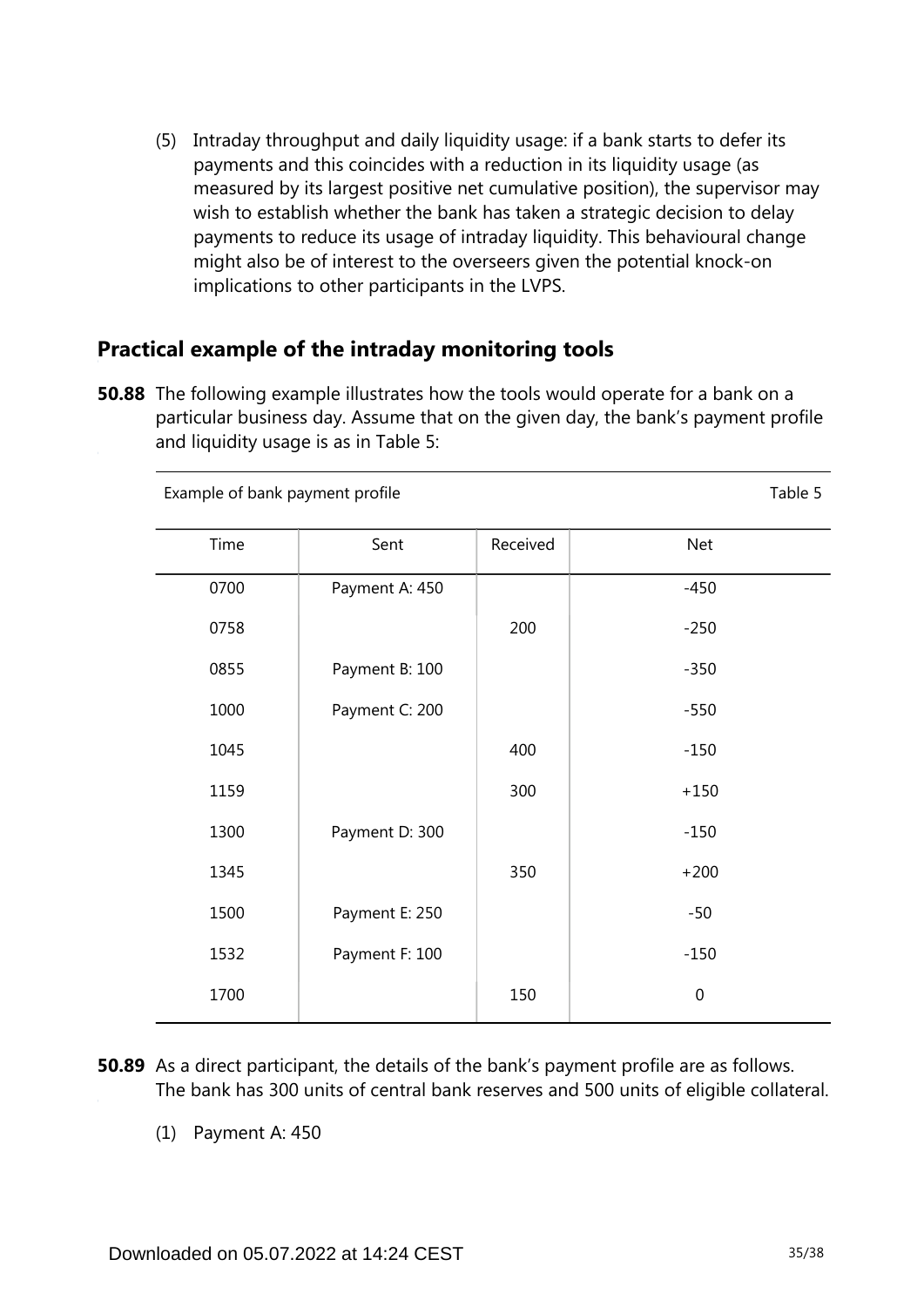- (2) Payment B: 100 to settle obligations in an ancillary system
- (3) Payment C: 200 which has to be settled by 10am
- (4) Payment D: 300 on behalf of a counterparty using some of a 500 unit unsecured credit line that the bank extends to the counterparty
- (5) Payment E: 250
- (6) Payment F: 100
- **50.90** The intraday monitoring tools are as follows.
	- (1) A(i) Daily maximum liquidity usage
		- (a) Largest negative net cumulative position: 550 units
		- (b) Largest positive net cumulative position: 200 units
	- (2) A(ii) available intraday liquidity at the start of the business day: 300 units of central bank reserves + 500 units of eligible collateral (routinely transferred to the central bank) =  $800$  units
	- (3) A(iii) total payments:
		- (a) Gross payments sent:  $450 + 100 + 200 + 300 + 250 + 100 = 1400$  units
		- (b) Gross payments received:  $200+400+300+350+150 = 1400$  units
	- (4) A(iv) Time-specific obligations:  $200 +$  value of ancillary payment (100) = 300 units
	- (5) B(i) Value of payments made on behalf of correspondent banking customers: 300 units
	- (6) B(ii) Intraday credit line extended to customers:
		- (a) Value of intraday credit lines extended: 500 units
		- (b) Value of credit line used: 300 units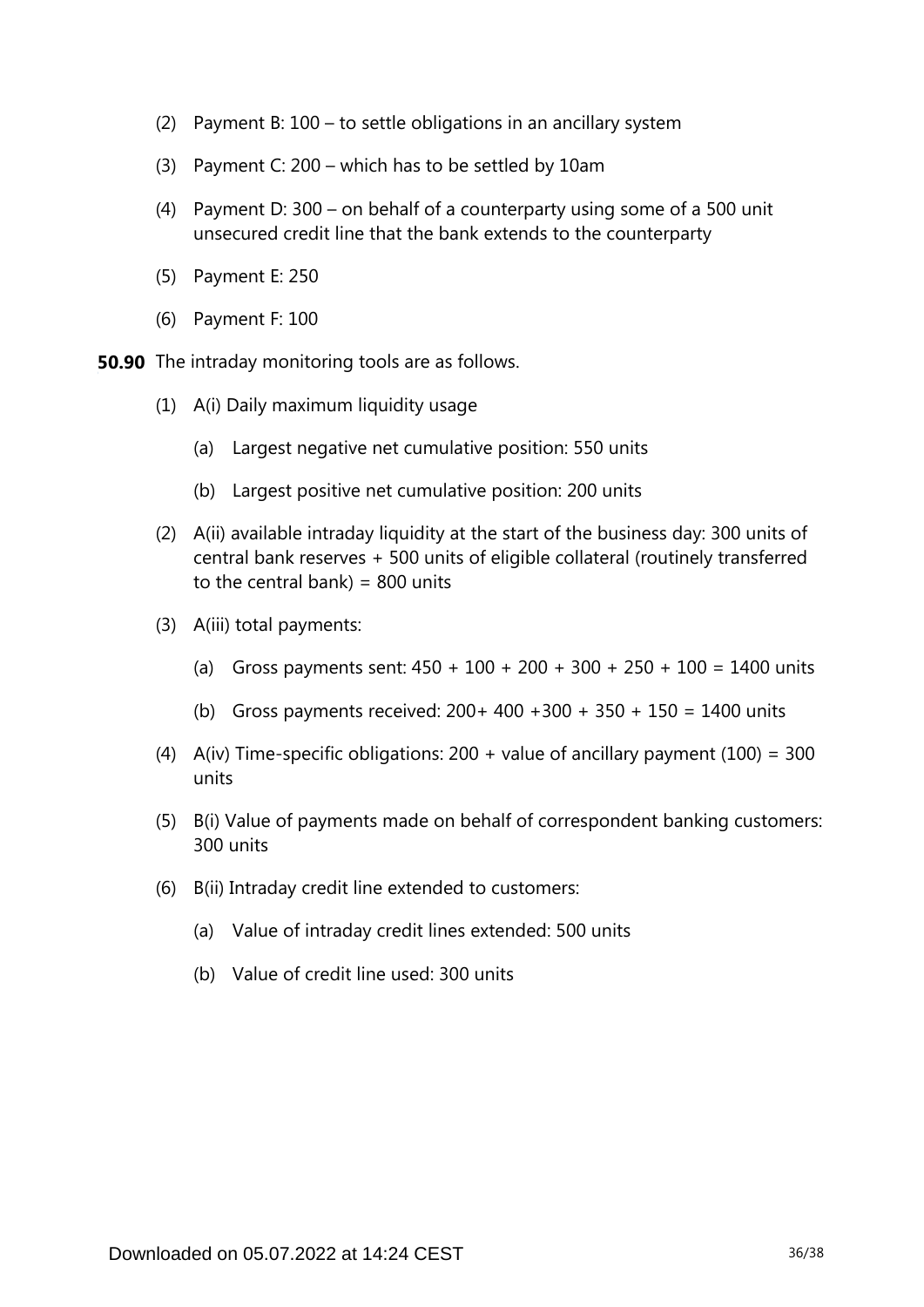### (7) C(i) Intraday throughput

| Intraday throughput |                 | Table 6 |
|---------------------|-----------------|---------|
|                     | Cumulative sent | % sent  |
| 0800                | 450             | 32.14   |
| 0900                | 550             | 39.29   |
| 1000                | 750             | 53.57   |
| 1100                | 750             | 53.57   |
| 1200                | 750             | 53.57   |
| 1300                | 1050            | 75.00   |
| 1400                | 1050            | 75.00   |
| 1500                | 1300            | 92.86   |
| 1600                | 1400            | 100.00  |
| 1700                | 1400            | 100.00  |
| 1800                | 1400            | 100.00  |

- **50.91** For a bank that uses a correspondent bank, the details of the bank's payment profile are as follows. The bank has 300 units of account balance at the correspondent bank and 500 units of credit lines of which 300 units are unsecured and also uncommitted.
	- (1) Payment A: 450
	- (2) Payment B: 100
	- (3) Payment C: 200 which has to be settled by 10am
	- (4) Payment D: 300
	- (5) Payment E: 250
	- (6) Payment F: 100 which has to be settled by 4pm
- **50.92** The intraday monitoring tools are as follows.